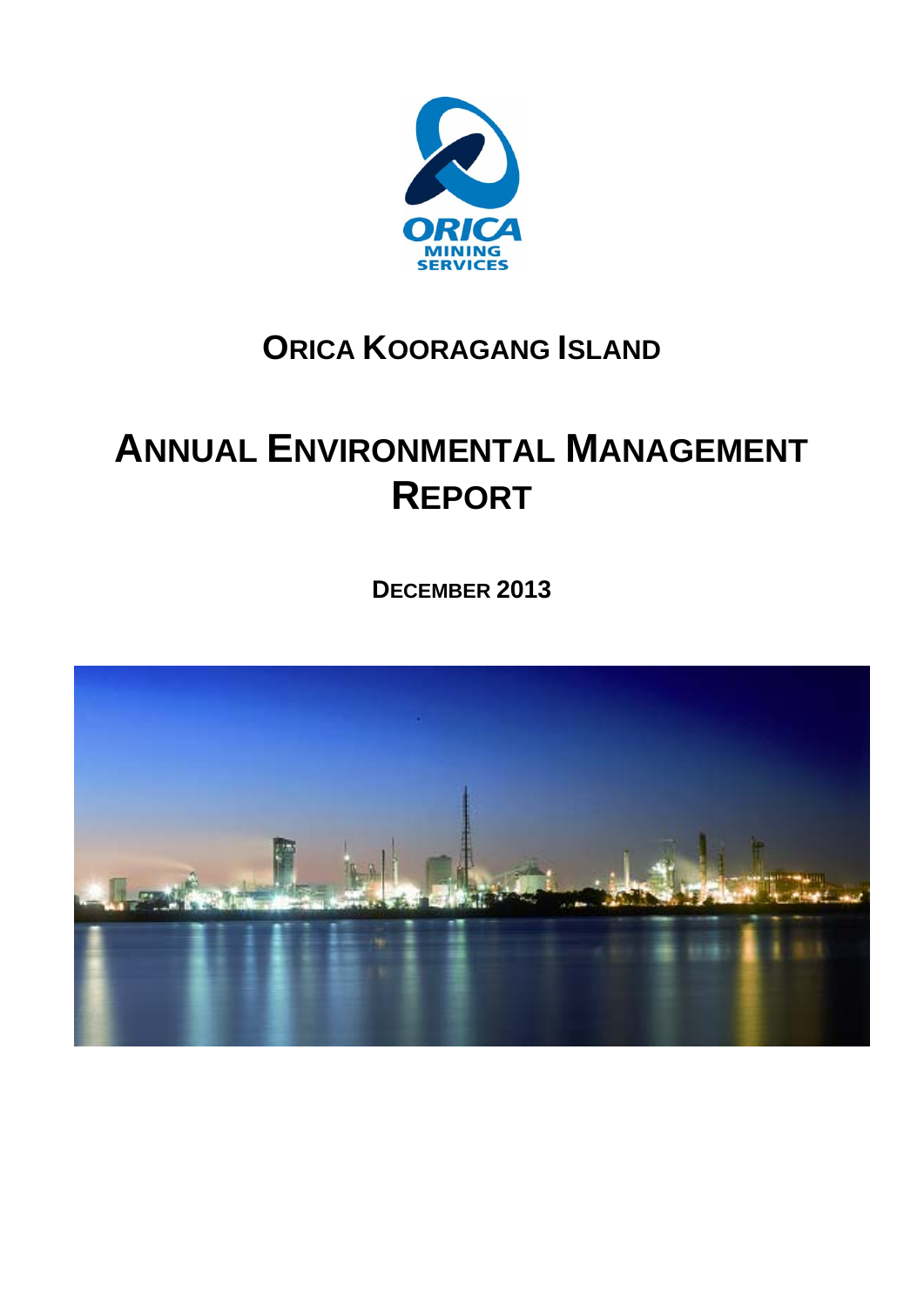| <b>Revision</b> | <b>Date</b> | <b>Description</b>                  | Author     | Approver    |
|-----------------|-------------|-------------------------------------|------------|-------------|
|                 | 14/12/2013  | 2013 Annual Environmental<br>Report | l A Tavlor | S Woodroffe |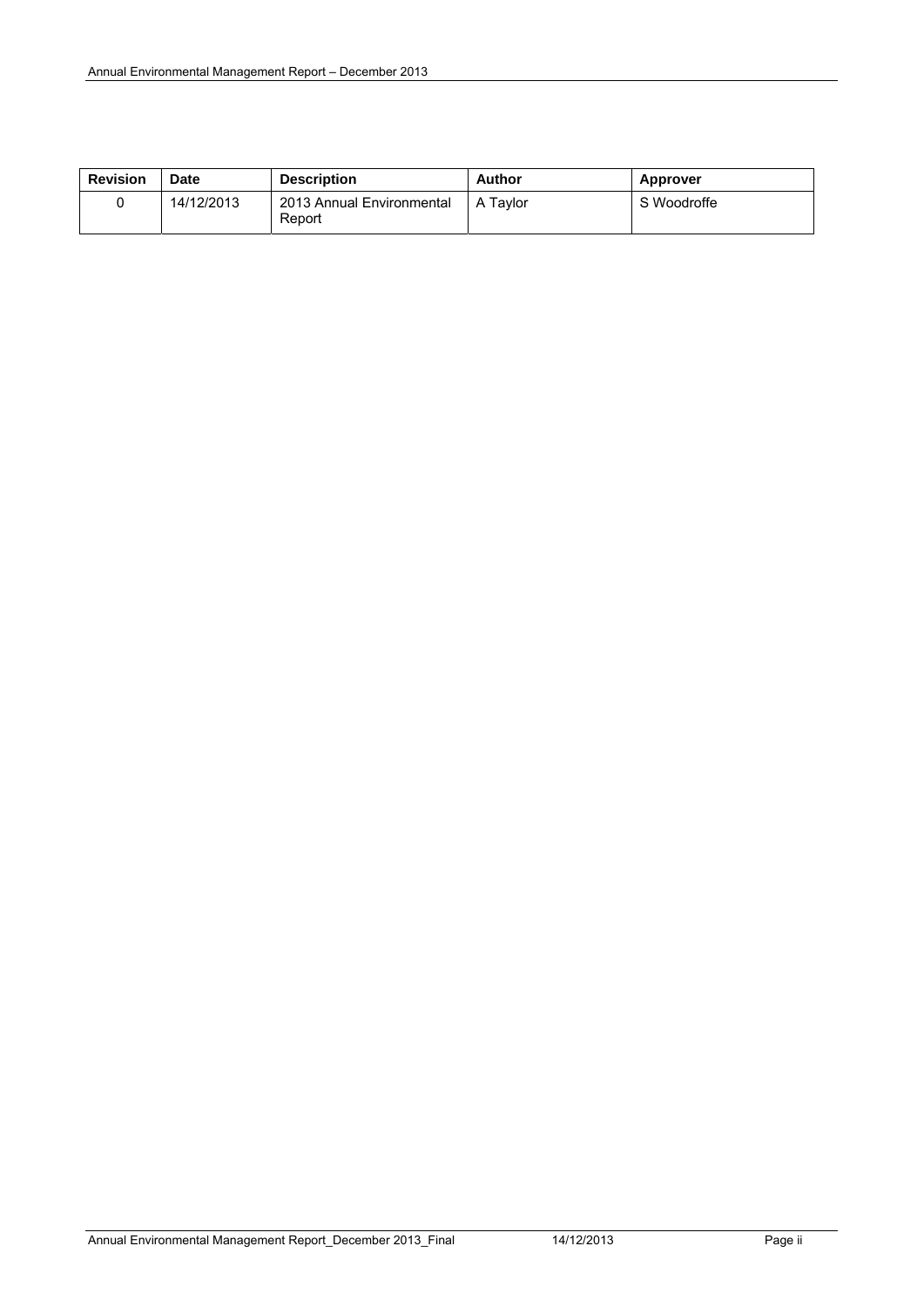# **TABLE OF CONTENTS**

| 1                       |                                           |  |
|-------------------------|-------------------------------------------|--|
|                         | 1.1                                       |  |
| $\mathbf{2}$            |                                           |  |
| 3                       |                                           |  |
| $\overline{\mathbf{4}}$ |                                           |  |
|                         | 4.1                                       |  |
|                         | 4.1.1                                     |  |
|                         | 4.1.2                                     |  |
|                         | 4.1.3                                     |  |
|                         | 4.2                                       |  |
|                         | 4.2.1                                     |  |
|                         | 4.2.2                                     |  |
|                         | 4.2.3                                     |  |
|                         | 4.2.4                                     |  |
| 5                       |                                           |  |
|                         | 5.1                                       |  |
|                         | 5.1.1                                     |  |
|                         |                                           |  |
|                         | $CO2 Noise Reduction Project .9$<br>5.1.2 |  |
|                         | 5.2                                       |  |
| 6                       |                                           |  |
|                         | 6.1                                       |  |
| 7                       |                                           |  |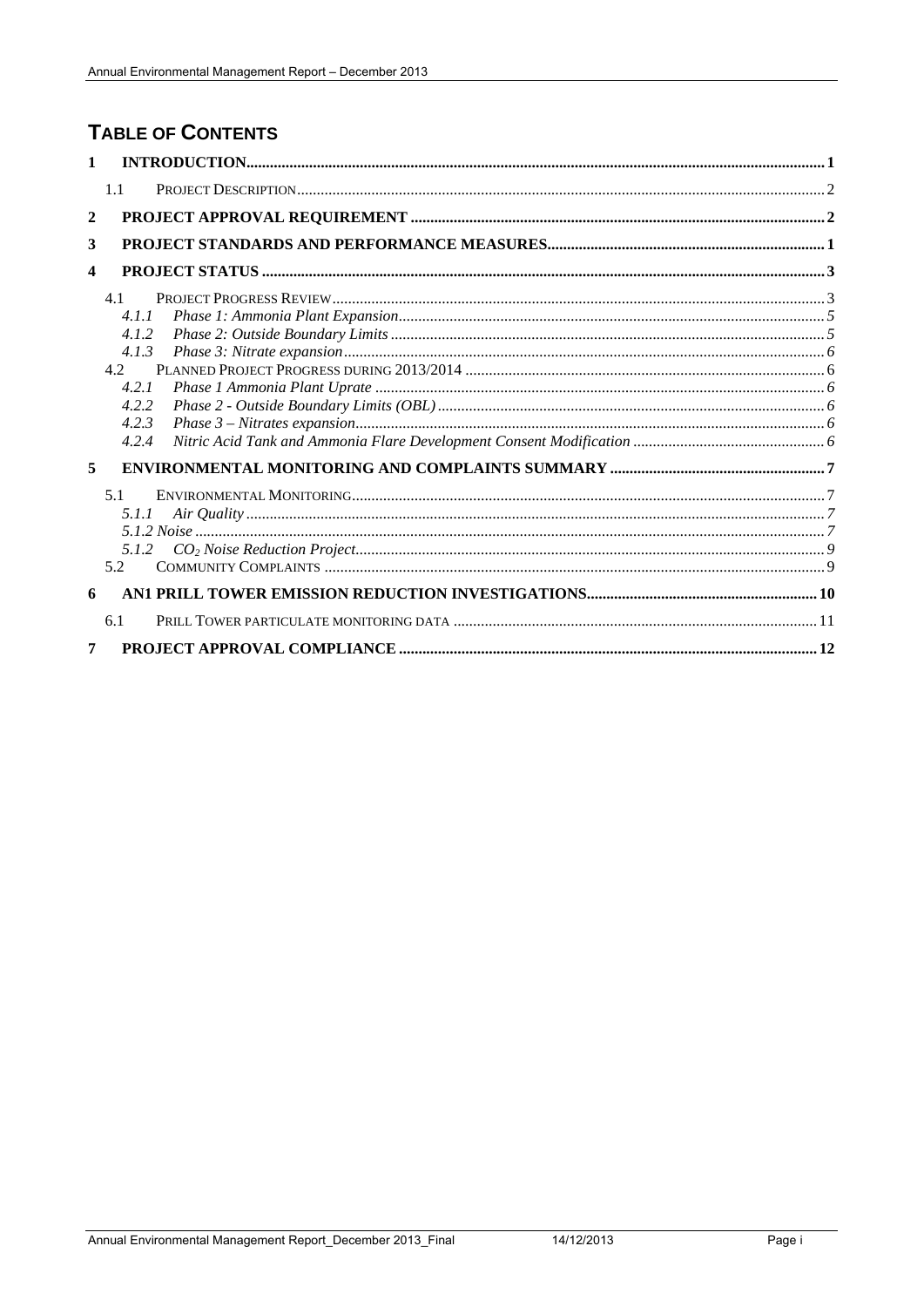# **ABBREVIATIONS**

| AN <sub>3</sub> | No. 3 Ammonium Nitrate Plant                                 |
|-----------------|--------------------------------------------------------------|
| <b>CSEMP</b>    | <b>Construction Safety and Environmental Management Plan</b> |
| <b>DECCW</b>    | Department of Environment, Climate Change and Water          |
| DPI.            | Department of Planning and Infrastructure                    |
| EPA             | <b>Environment Protection Authority</b>                      |
| EPL             | <b>Environment Protection Licence</b>                        |
| <b>HAZOP</b>    | Hazard and Operability Study                                 |
| ktpa            | kilo tonnes per annum                                        |
| NAP4            | No. 4 Ammonium Nitrate Plant                                 |
| SH&E            | Safety, Health and Environment                               |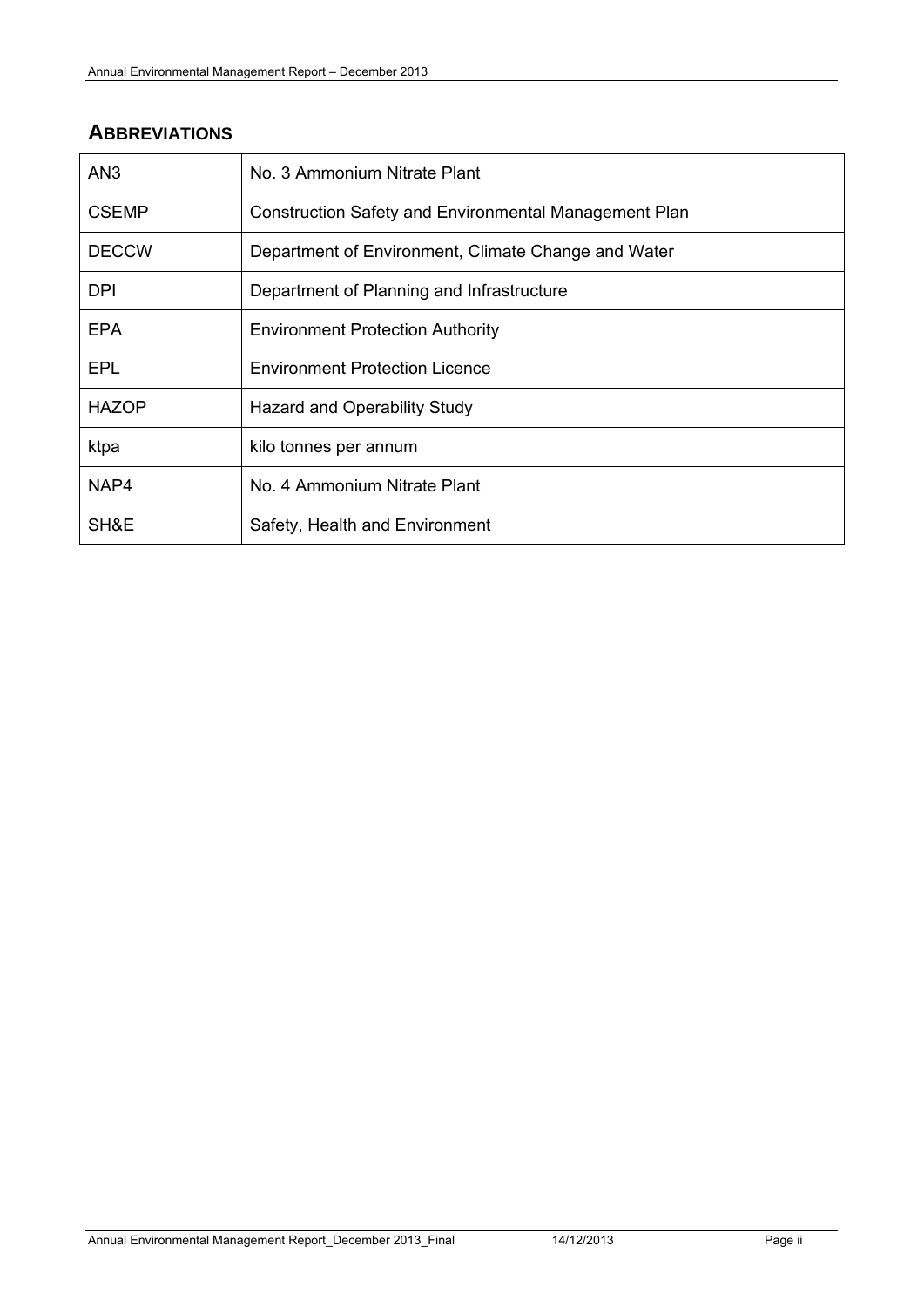### **1 Introduction**

Orica Australia Pty Ltd (Orica) operates an ammonia nitrate manufacturing facility on Kooragang Island, NSW (**Figure 1**). The facility commenced operations in 1969 and has undergone several projects aimed at increasing the ammonium nitrate production capability of the site since. The current site operations consist of an Ammonia Plant, three Nitric Acid Plants, two Ammonium Nitrate Plants and associated despatch and support infrastructure (Existing Operations).

An approval for the expansion of the Kooragang Island site (the expansion Project) was granted by the Department of Planning and Infrastructure (DoPI) on 1 December 2009 allowing ammonium nitrate production to increase from 500 kilo tonnes per annum (ktpa) to 750ktpa. The expansion project broadly involves the uprate of the existing ammonia plant, construction of an additional Nitric Acid (NAP4) and Ammonium Nitrate Plants (AN3) and the upgrade and expansion of the site's ammonium nitrate storage and ancillary infrastructure.

On 11 July 2012, Orica successfully applied to the NSW Department of Planning and Infrastructure (DoPI) to modify the project's original 2009 approval. The modifications were minor in nature and primarily related to improvements to the post expansion site layout, aimed at further reducing the site's risk profile. Changes resulting from the project's approval modification included:

- o The relocation of plant and equipment further away from the closest residential properties;
- o Relocation of the No. 3 Ammonium Nitrate Plant closer to the No. 4 Nitric Acid Plant in order to reduce the pipeline distance in which ammonia is required to be transported;
- $\circ$  Rationalisation and upgrade of ammonia storage and distribution infrastructure including a reduction in inventories; and
- o Improvements to internal traffic management through rerouting truck movements away from operating plant.

This report has been prepared in accordance with Condition 50 of the expansion project's Development Consent (08-0129) which requires an Annual Environmental Management Report (AEMR) to be submitted to the Department of Planning and Infrastructure.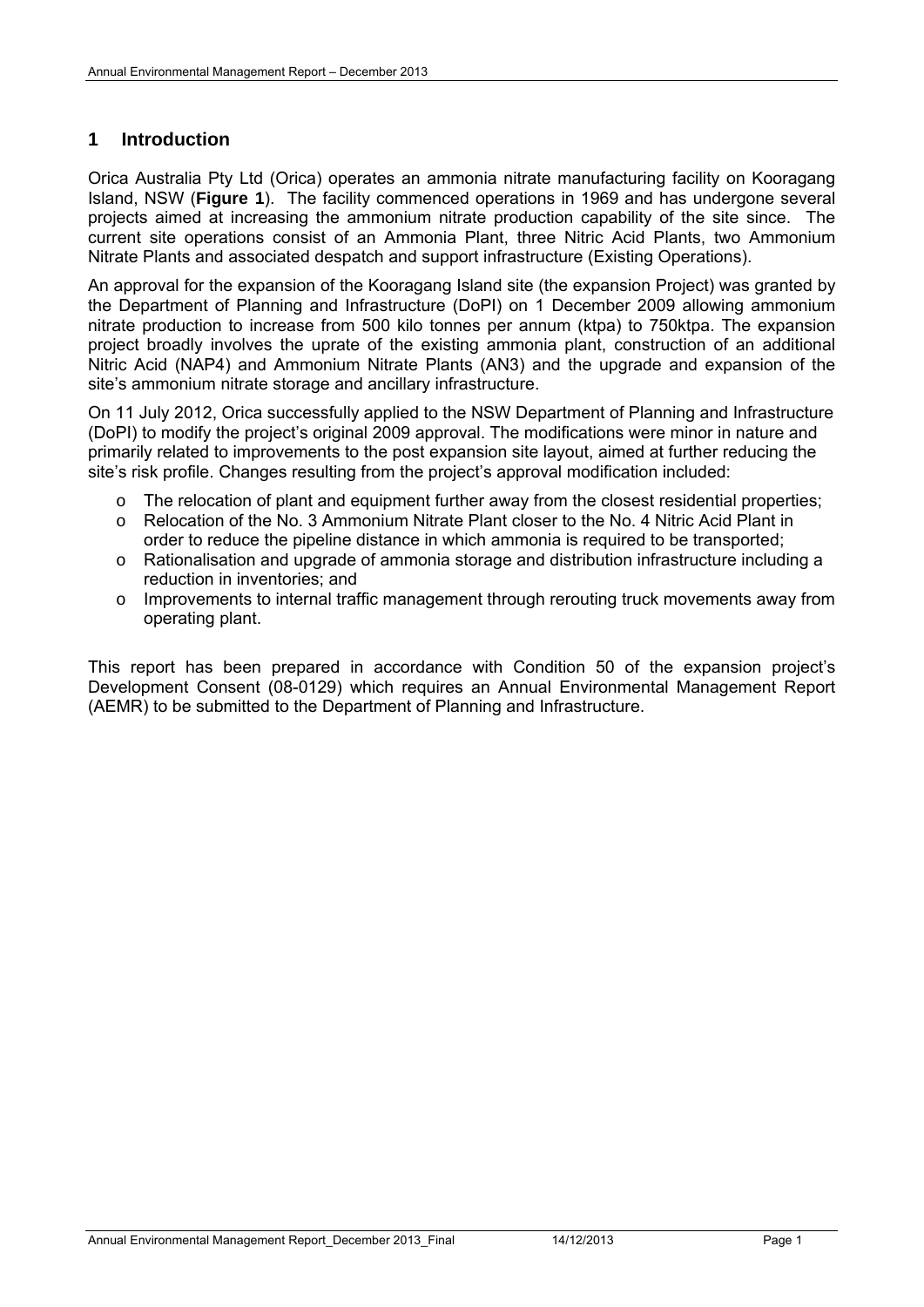

**Figure 1: Site Location** 

#### **1.1 Project Description**

The activities detailed in the Project Approval include the:

- Upgrade to the existing Ammonia Plant designed at increasing ammonia manufacture capacity from 295 ktpa to 360 ktpa;
- Construction and operation of an additional Nitric Acid Plant (NAP4), capable of manufacturing approximately 260 ktpa of nitric acid;
- Construction and operation of an additional Ammonium Nitrate Plant (ANP3) capable of producing both Ammonium Nitrate Solution (ANS) and the solid prilled product Nitropril<sup>®</sup>;
- Construction and operation of additional storages for nitric acid, solid ammonium nitrate and ammonium nitrate solution;
- Supporting infrastructure including cooling towers, an effluent treatment system and boiler; and
- Construction of additional minor storage facilities and improvements to product loading facilities for road transport.

#### **2 Project Approval Requirement**

Condition 50 of Project Development Consent (08-0129) requires that Orica submit an AEMR within the first 12 months of commencing the project and annually thereafter. This report details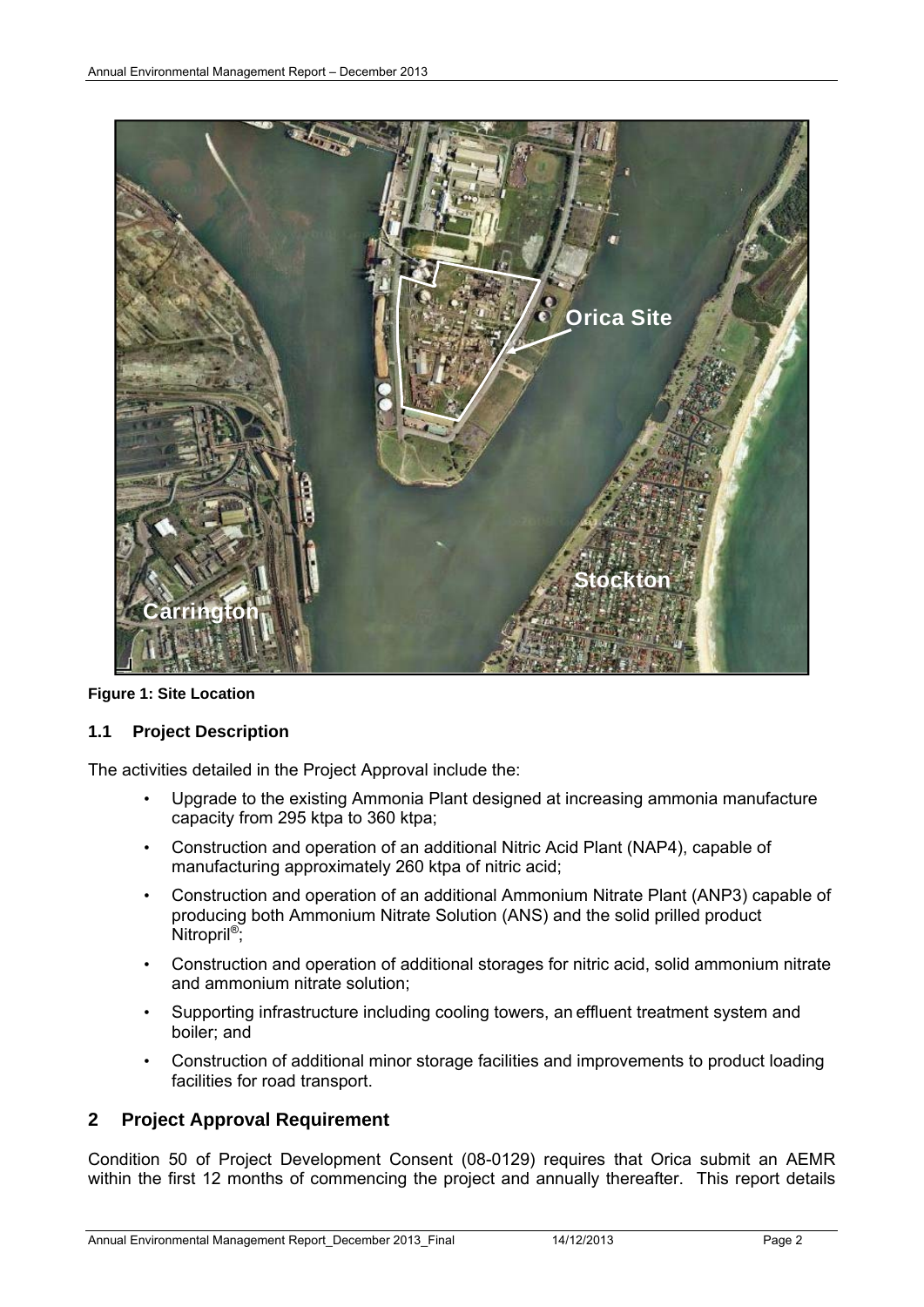environmental compliance of the expansion project between the 1 December 2012 and 30 November 2013 including:

- 50 Within 12 months of this approval, and annually thereafter, the Proponent shall submit an Annual Environmental Management Report (AEMR) for the Project to the Director-General. The report must:
	- a) Identify the standards and performance measures for the Project;
	- b) Describe the works carried out in the past 12 months and the works to be carried out in the next 12 months;
	- c) Include a summary of complaints received in the past year and provide comparison with previous years;
	- d) Report results of all monitoring required by this approval and an EPL for the Project:
	- e) Provide analysis of monitoring results in the context of relevant criteria and limits, previous monitoring results and predictions made in the EA;
	- f) Identify any trends in monitoring results over the life of the Project; and
	- g) Report on compliance with the project approval, summarise non-compliances in the previous 12 months and report on actions taken to rectify non-compliances.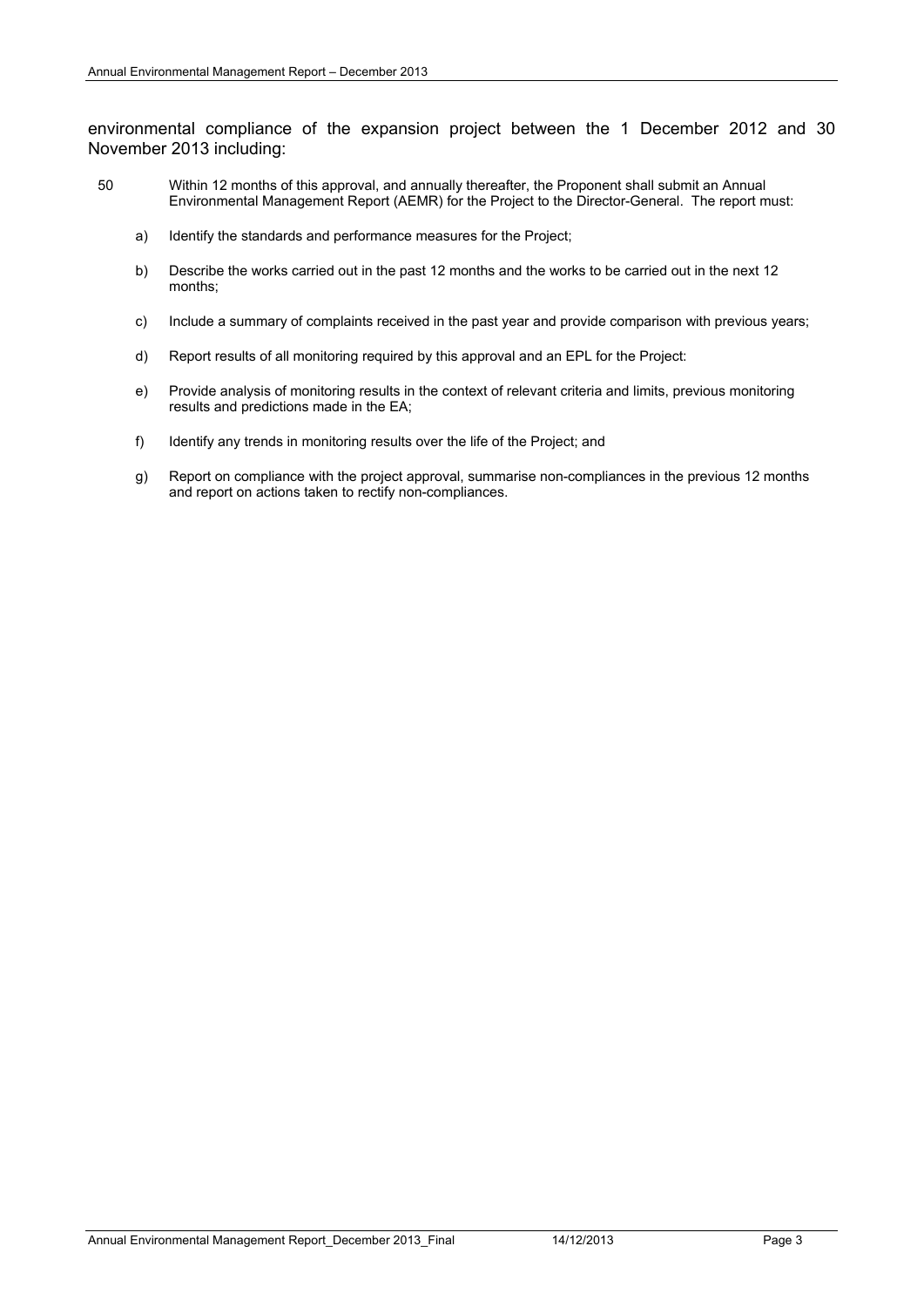### **3 Project Standards and Performance Measures**

The expansion project is required to meet the standards and conditions detailed in the following documents (Table 1):

- Project Approval 08-0129 dated 1 December 2009
- Project Environmental Assessment dated June 2009
- Statement of Commitments dated August 2009
- Submissions Report dated August 2009
- Modification Application 08-0129 mod 1 and supporting documentation titled Kooragang Island Facility Modification Request dated 20 April 2011;
- Orica Mining Services Report for Kooragang Island Uprate PHA Mod1 Report dated March 2012

| <b>Criteria</b>            | <b>Standard</b>                                                             | <b>Performance Measure</b>                                                                     | <b>Comment</b>                                                                                                                                                                                                                                                                                                                                                                                                                                                                                                  |
|----------------------------|-----------------------------------------------------------------------------|------------------------------------------------------------------------------------------------|-----------------------------------------------------------------------------------------------------------------------------------------------------------------------------------------------------------------------------------------------------------------------------------------------------------------------------------------------------------------------------------------------------------------------------------------------------------------------------------------------------------------|
| <b>Noise</b><br>Management | No increase in<br>community noise<br>levels as a result of<br>the Project.  | Operating Project to be at least 10dB<br>(A) less than the existing plant noise<br>levels.     | Noise control measures<br>have been included in new<br>plant design. A noise<br>management plan and<br>monitoring program has<br>submitted and approved<br>by the DoPI. The noise<br>management plan has<br>commenced following the<br>commencement of<br>operations of the uprated<br>ammonia Plant. Quarterly<br>noise data has confirmed<br>compliance to the project's<br>noise performance criteria.<br>A copy of the noise<br>monitoring conducted in<br>the last 12 months is<br>detailed in Appendix A. |
| <b>Air Quality</b>         | Minimisation of<br>particulate emissions<br>associated with the<br>Project. | AN3 stack emissions to be $\leq$ 20mg/Nm <sup>3</sup>                                          | Requirement incorporated<br>into AN3 plant design.                                                                                                                                                                                                                                                                                                                                                                                                                                                              |
|                            | Minimisation of NOx<br>emissions associated<br>with the project.            | Existing Reformer Stack NOx emission<br>≤350mg/Nm <sup>3</sup> (as NO <sub>2</sub> equivalent) | A new purge gas scrubber<br>has been incorporated into<br>the Ammonia Plant<br>expansion.                                                                                                                                                                                                                                                                                                                                                                                                                       |
|                            |                                                                             |                                                                                                | Annual stack emission test<br>data has demonstrated<br>compliance to the<br>requirement                                                                                                                                                                                                                                                                                                                                                                                                                         |
|                            |                                                                             |                                                                                                | An air quality verification                                                                                                                                                                                                                                                                                                                                                                                                                                                                                     |

**Table 1 - Standards and performance implemented in plant design and construction**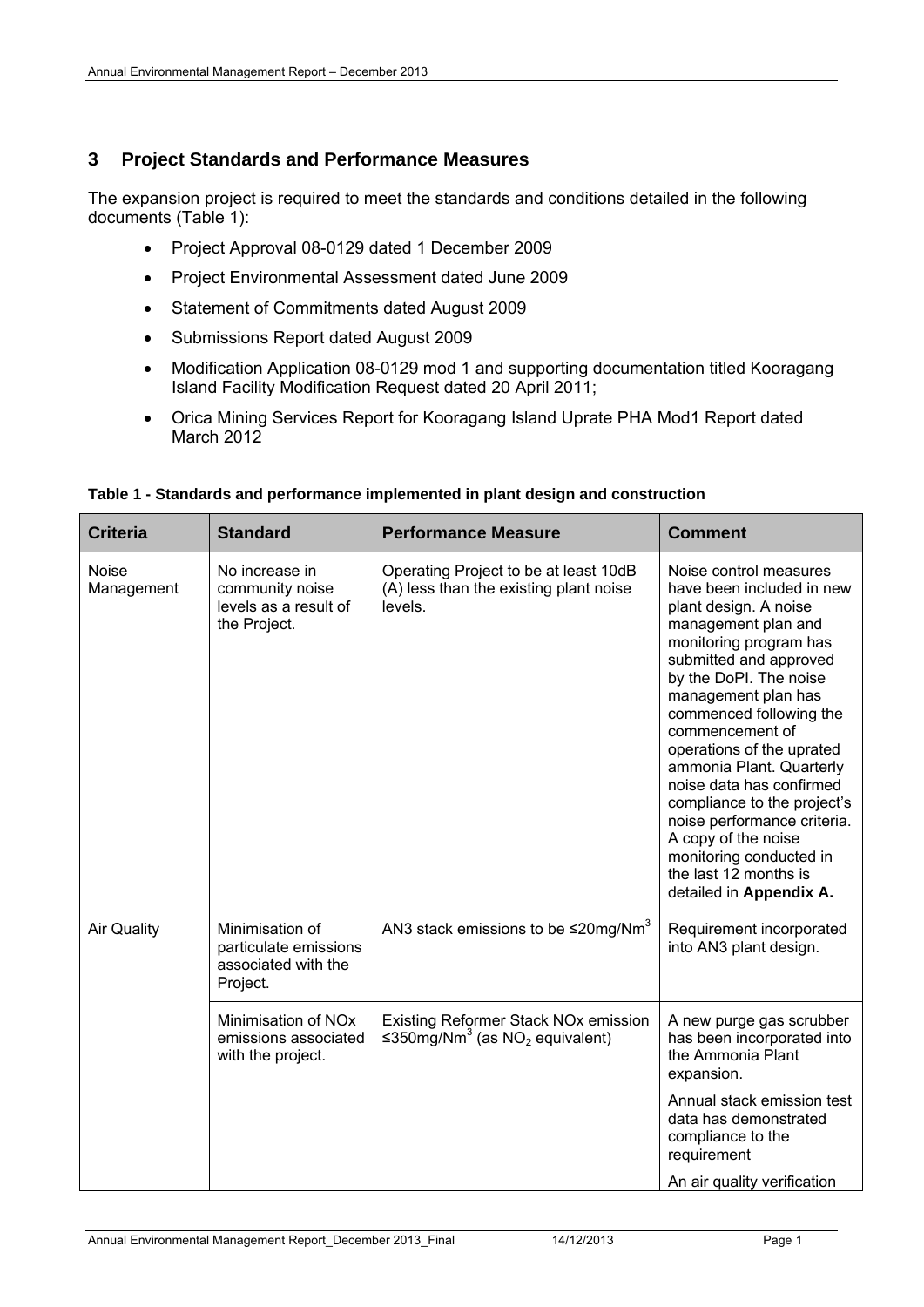| <b>Criteria</b>                    | <b>Standard</b>                                                            | <b>Performance Measure</b>                                                                                                                                                         |                                                                                                      |                                                                                                                                                                                                                                                                                                              | <b>Comment</b>                                                                                                                    |  |
|------------------------------------|----------------------------------------------------------------------------|------------------------------------------------------------------------------------------------------------------------------------------------------------------------------------|------------------------------------------------------------------------------------------------------|--------------------------------------------------------------------------------------------------------------------------------------------------------------------------------------------------------------------------------------------------------------------------------------------------------------|-----------------------------------------------------------------------------------------------------------------------------------|--|
|                                    |                                                                            |                                                                                                                                                                                    |                                                                                                      |                                                                                                                                                                                                                                                                                                              | study, in compliance with<br>Condition 23, has been<br>completed and is detailed<br>in Appendix B.                                |  |
|                                    |                                                                            | Pre-Reformer Furnace Stack NOx<br>emission $\leq$ 350mg/Nm <sup>3</sup> (as NO <sub>2</sub>                                                                                        |                                                                                                      | Requirement incorporated<br>into plant design.                                                                                                                                                                                                                                                               |                                                                                                                                   |  |
|                                    |                                                                            | equivalent)                                                                                                                                                                        |                                                                                                      | Annual stack emission<br>testing has been<br>performed following the<br>commencement of<br>operations on the 29<br>February 2012.                                                                                                                                                                            |                                                                                                                                   |  |
|                                    |                                                                            |                                                                                                                                                                                    |                                                                                                      |                                                                                                                                                                                                                                                                                                              | An air quality verification<br>study, in compliance with<br>Condition 23, has been<br>completed and is detailed<br>in Appendix B. |  |
|                                    |                                                                            | New Boiler Stack NOx emission<br>≤350mg/Nm <sup>3</sup> (as NO <sub>2</sub> equivalent)<br>NAP4 Stack NOx ≤150ppm (99%tile)<br>$(NOx = NO + NO2)$                                  |                                                                                                      | Requirement has been<br>incorporated into new<br>Boiler design.                                                                                                                                                                                                                                              |                                                                                                                                   |  |
|                                    |                                                                            |                                                                                                                                                                                    |                                                                                                      | Requirement incorporated<br>into design for the new<br>acid plant.                                                                                                                                                                                                                                           |                                                                                                                                   |  |
|                                    |                                                                            |                                                                                                                                                                                    | Scrubbing of ammonia emissions<br>under normal plant operations to be<br>installed for NAP4 and AN3. |                                                                                                                                                                                                                                                                                                              | Requirement has been<br>incorporated into design.                                                                                 |  |
| Greenhouse<br><b>Gas Emissions</b> | Installation of<br>abatement<br>technology on Nitric<br><b>Acid Plants</b> | Site $N_2O$ emissions to be reduced by<br>$\leq$ 65% compared to a "do nothing"<br>approach.<br>Abatement projects to be completed<br>within 6 months of commissioning of<br>NAP4. |                                                                                                      | A $N2O$ emissions reduction<br>strategy for the site is<br>currently being<br>implemented with N <sub>2</sub> O<br>abatement technology now<br>installed in NAP2 and 3 of<br>the site's existing nitric<br>acid plants from July<br>2013. $N_2$ O emissions are<br>continually monitored in<br>these plants. |                                                                                                                                   |  |
| Water                              | New Plant and                                                              |                                                                                                                                                                                    |                                                                                                      | mg/L                                                                                                                                                                                                                                                                                                         | Requirement incorporated                                                                                                          |  |
| Emissions                          | Equipment to comply<br>with existing EPL                                   |                                                                                                                                                                                    | 90% limit                                                                                            | 100% limit                                                                                                                                                                                                                                                                                                   | into design. Effluent<br>discharged from the site is                                                                              |  |
|                                    | conditions for effluent<br>discharge                                       | As                                                                                                                                                                                 |                                                                                                      | 0.05                                                                                                                                                                                                                                                                                                         | continually monitored and<br>reported in the site's                                                                               |  |
|                                    | parameters.                                                                | Oil and Grease                                                                                                                                                                     |                                                                                                      | 10                                                                                                                                                                                                                                                                                                           | Annual Return.                                                                                                                    |  |
|                                    |                                                                            | Nitrogen                                                                                                                                                                           | 1500                                                                                                 | 2000                                                                                                                                                                                                                                                                                                         |                                                                                                                                   |  |
|                                    |                                                                            | $Cr(6+)$                                                                                                                                                                           | 0.05                                                                                                 | 0.2                                                                                                                                                                                                                                                                                                          |                                                                                                                                   |  |
|                                    |                                                                            | <b>TSP</b>                                                                                                                                                                         |                                                                                                      | 50                                                                                                                                                                                                                                                                                                           |                                                                                                                                   |  |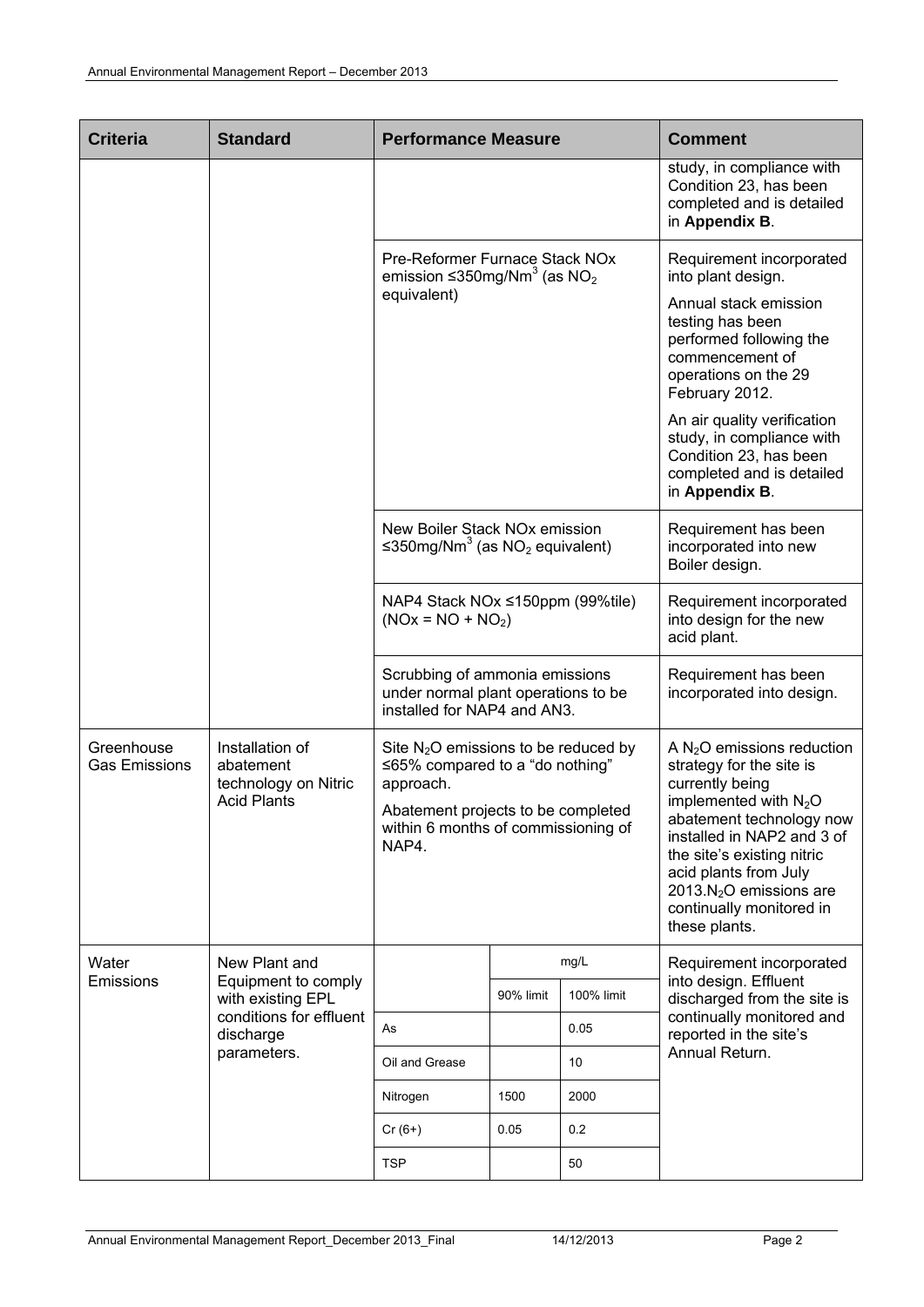| <b>Criteria</b>      | <b>Standard</b>                                   | <b>Performance Measure</b>                                               |  |                                                                                                                                                                                                   | <b>Comment</b> |
|----------------------|---------------------------------------------------|--------------------------------------------------------------------------|--|---------------------------------------------------------------------------------------------------------------------------------------------------------------------------------------------------|----------------|
|                      |                                                   | рH                                                                       |  | $6.2 - 9.5$                                                                                                                                                                                       |                |
|                      |                                                   | Temperature                                                              |  | $43^{\circ}$ C                                                                                                                                                                                    |                |
|                      |                                                   | Volume                                                                   |  | 4500kL/day                                                                                                                                                                                        |                |
|                      |                                                   | Nitrogen Mass<br>Discharge                                               |  | 200tpa                                                                                                                                                                                            |                |
| Production<br>Limits | Production not to<br>exceed prescribed<br>levels. | Ammonia - 360ktpa<br>Nitric Acid - 605ktpa<br>Ammonium Nitrate - 750ktpa |  | Requirement incorporated<br>into design.<br>Production during the<br>2012/2013 reporting<br>period was as follows:<br>Ammonia - 337ktpa<br>Nitric Acid - 274ktpa<br>Ammonium Nitrate -<br>347ktpa |                |

To ensure that environmental performance standards are appropriately integrated into the new plant design and associated construction activities, a Construction Safety and Environmental Management Plan (CSEMP) has been developed and approved for use by Department of Planning and Infrastructure (DoPI) in 2011. Environmental control measures addressed in the CSEMP relate to air quality, water quality, contaminated soil and acid sulphate soil, waste management, traffic, heritage and erosion and sediment control.

# **4 Project Status**

#### **4.1 Project Progress Review**

Orica is undertaking the expansion of the site in a number of construction phases. This approach has been adopted to ensure that construction works associated with the upgrade have minimal impact on the site's existing operations and that upgraded ammonium nitrate product storage and loadout facilities are completed prior to the construction of the new Nitric Acid and Ammonium Nitrate plants. Construction activities are to be implemented in three phases involving:

Phase 1: Ammonia Plant Uprate: including improvement works designed to increase production capacity of the existing ammonia plant from 295ktpa to 360ktpa. This phase was completed, with operation commencing of the uprated Ammonia Plant on 28 February 2012.

Phase 2: Upgrade and improvement works associated with the site's supporting infrastructure: including the construction and upgrade of the site's ammonium nitrate storage facilities and product load out infrastructure. Construction works associated with this phase have been designed to reduce the site's risk profile associated with the storage of ammonium nitrate and the transportation and use of ammonia onsite.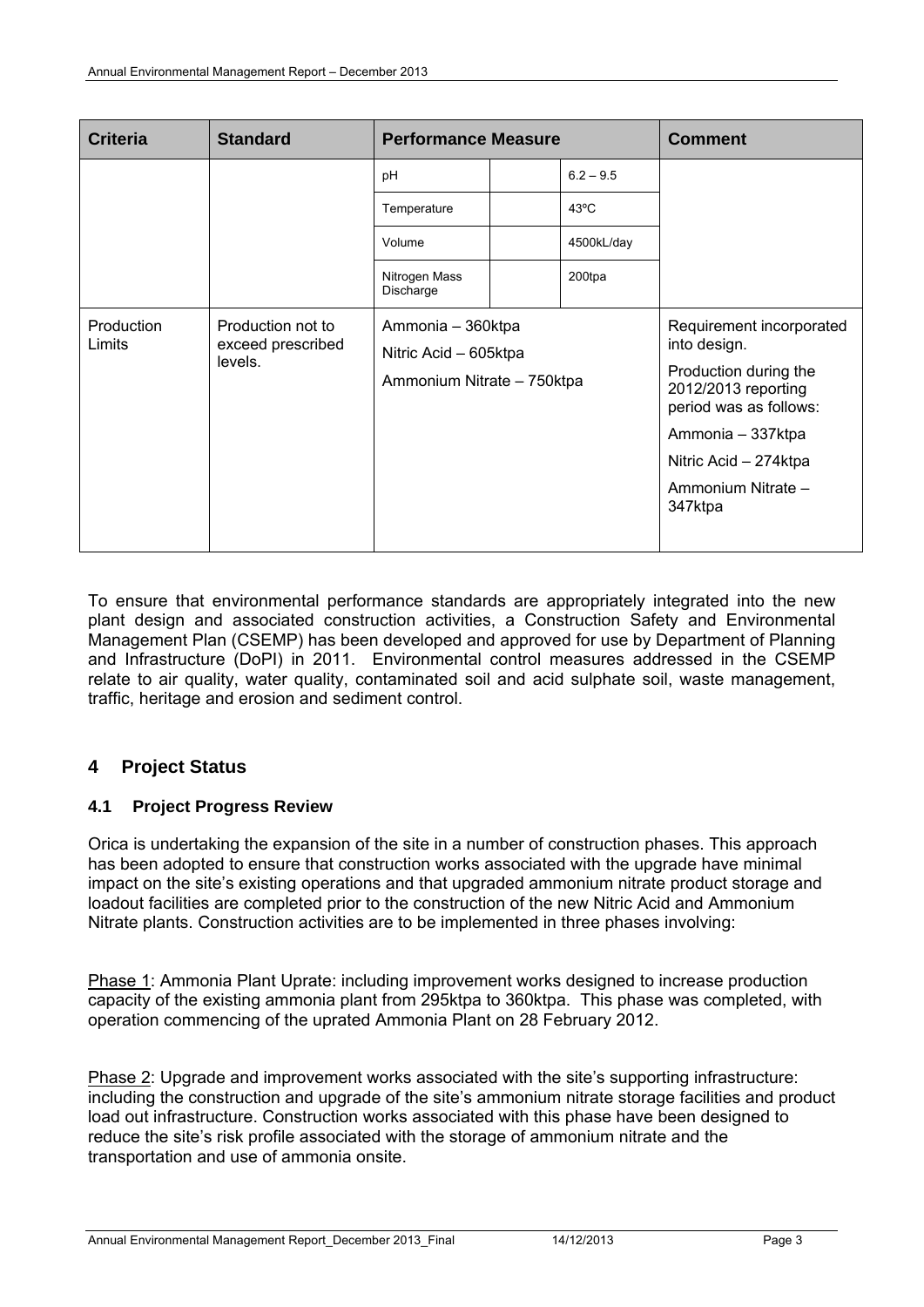Phase 3: Ammonium nitrate expansion: construction works designed to increase ammonium nitrate production capability of the site from 430ktpa to 750ktpa through the construction of a new nitric acid and ammonium nitrate plant.

A summary of construction activities associated with the three phases of the project is detailed in Table 2:

| <b>Phase</b>  | <b>Description of Work</b>                                                                                                                                                                                                                                                                                                                                                                                                                                      | <b>Timing</b> |
|---------------|-----------------------------------------------------------------------------------------------------------------------------------------------------------------------------------------------------------------------------------------------------------------------------------------------------------------------------------------------------------------------------------------------------------------------------------------------------------------|---------------|
|               | <b>Trident Ammonia Plant Expansion Construction Scheduling</b>                                                                                                                                                                                                                                                                                                                                                                                                  |               |
| <b>PHASE1</b> | Ammonia Plant Expansion - Plant Air Compressor Building<br>Construction of Plant Air Compressor building shell (compressor<br>installed in Stage 1(b)).                                                                                                                                                                                                                                                                                                         | Complete      |
|               | Ammonia Plant Expansion - Installation/Modification of Plant<br>Installation of new equipment including new compressor<br>Process vessels, pipework and instruments in the Ammonia Plant.<br>$\bullet$                                                                                                                                                                                                                                                          | Complete      |
|               | Final commissioning and operation of the expanded Ammonia Plant.                                                                                                                                                                                                                                                                                                                                                                                                | 29/2/2012     |
|               | <b>Description of Work</b>                                                                                                                                                                                                                                                                                                                                                                                                                                      | <b>Timing</b> |
|               | OBL 1(a) -Nitrates Infrastructure & ANS Loadout<br>Installation of new site infrastructure<br>The new site entrances<br>$\bullet$<br>Internal access roads<br>$\bullet$<br>Security and weighbridge facilities<br>$\bullet$<br>ANS product storage and despatch facilities<br>WANS storage tank and load out facility<br>$\bullet$<br>First Flush System<br>$\bullet$                                                                                           | <b>TBA</b>    |
| <b>PHASE2</b> | OBL 1(b) - Nitrates Despatch & Support Infrastructure<br>Construction of new AN Bag store<br>AN Despatch facilities and amenities<br>٠<br>Demolition of existing AN Bag store and despatch<br><b>Construction of new AN Bulk Store</b><br>Modification to existing AN bulk store<br>$\bullet$<br>Duplication of the WANS plant<br>Construction of new control room and electrical infrastructure<br>Installation of a Transtank for storing diesel<br>$\bullet$ | <b>TBA</b>    |
|               | OBL 2 - Ammonia Management Improvement (AMI) project<br>Simplification of the ammonia distribution network<br>٠<br>Ammonia detection and monitoring system improvements<br>Ammonia collection and treatment improvements<br>Plant tie ins                                                                                                                                                                                                                       | <b>TBA</b>    |
| PHASE3        | NAP4 - Nitric Acid & AN Solution plants and Support Infrastructure                                                                                                                                                                                                                                                                                                                                                                                              | <b>TBA</b>    |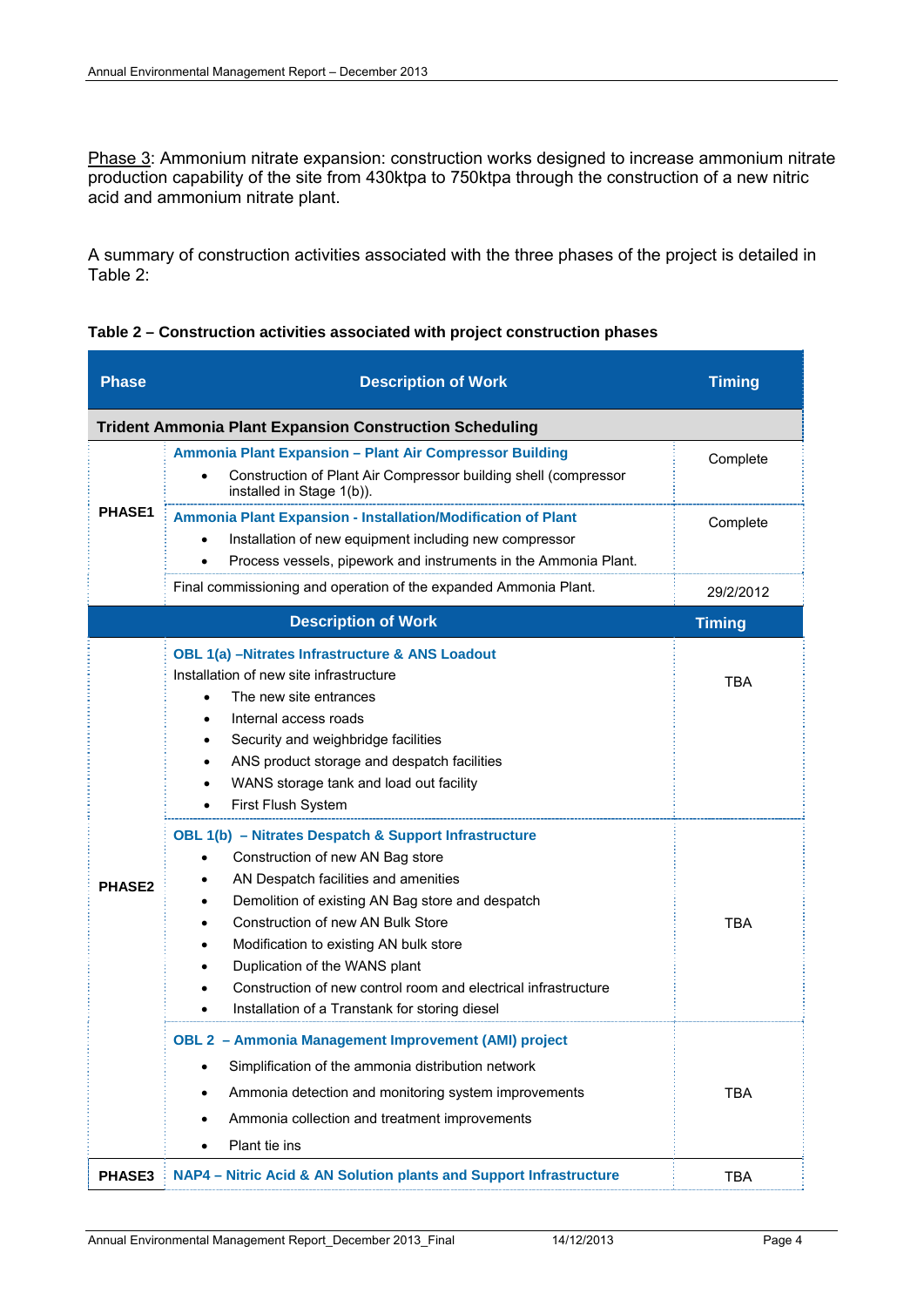| <b>Phase</b> | <b>Description of Work</b>                                  | <b>Timing</b> |
|--------------|-------------------------------------------------------------|---------------|
|              | Construction of the NAP4/ANS Plant and tie-ins<br>$\bullet$ |               |
|              | Construction of Nitrates support infrastructure             |               |
|              | New Nitric Acid Storage<br>$\bullet$                        |               |
|              | Ammonia Storage<br>$\bullet$                                |               |
|              | <b>Boiler</b><br>$\bullet$                                  |               |
|              | <b>Cooling Tower</b><br>٠                                   |               |
|              | Demin Plant expansion<br>$\bullet$                          |               |
|              | Instrument Air upgrades<br>$\bullet$                        |               |
|              | New ammonia pumps<br>$\bullet$                              |               |
|              | Pipebridges & transfer lines.<br>٠                          |               |
|              | <b>AN3 - AN Prill Plant</b>                                 |               |
|              | Construction of ANP3 Dry Section plant<br>۰                 | <b>TBA</b>    |
|              | Tie-ins<br>٠                                                |               |

Orica is currently undergoing discussions with customers to confirm market growth profile in order to determine the optimal time to commence construction of the remaining two phases of the expansion construction schedule.

A summary of the expansion works completed between 1 December 2012 and 30 November 2013 associated with the three project implementation phases is detailed below.

#### **4.1.1 Phase 1: Ammonia Plant Expansion**

Works that have been performed in the last 12 months associated with the uprate of the Ammonia Plant include:

- Stack emission testing of Reformer and Pre Reformer monitoring points in accordance with the site's EPL.
- Quarterly compliance noise monitoring in compliance with the noise management plan.
- Noise verification vesting of  $CO<sub>2</sub>$  vent.
- Regulatory reporting in accordance with the approvals Condition of Consent.

#### **4.1.2 Phase 2: Outside Boundary Limits**

Works completed in the previous 12 months associated with Phase 2 activities include:

- No construction activities have commenced in the previous 12 months associated with Phase 2 of the expansion project.
- Submission of all of the required statutory report documentation required for the commencement of construction activities associated with OBL 1(a).
- Submission of required statutory documentation related to OBL 1(b) including construction safety study, fire safety study and HAZOP reports.
- N<sub>2</sub>O abatement technology installed in Nitric Acid 2 and 3 Plants.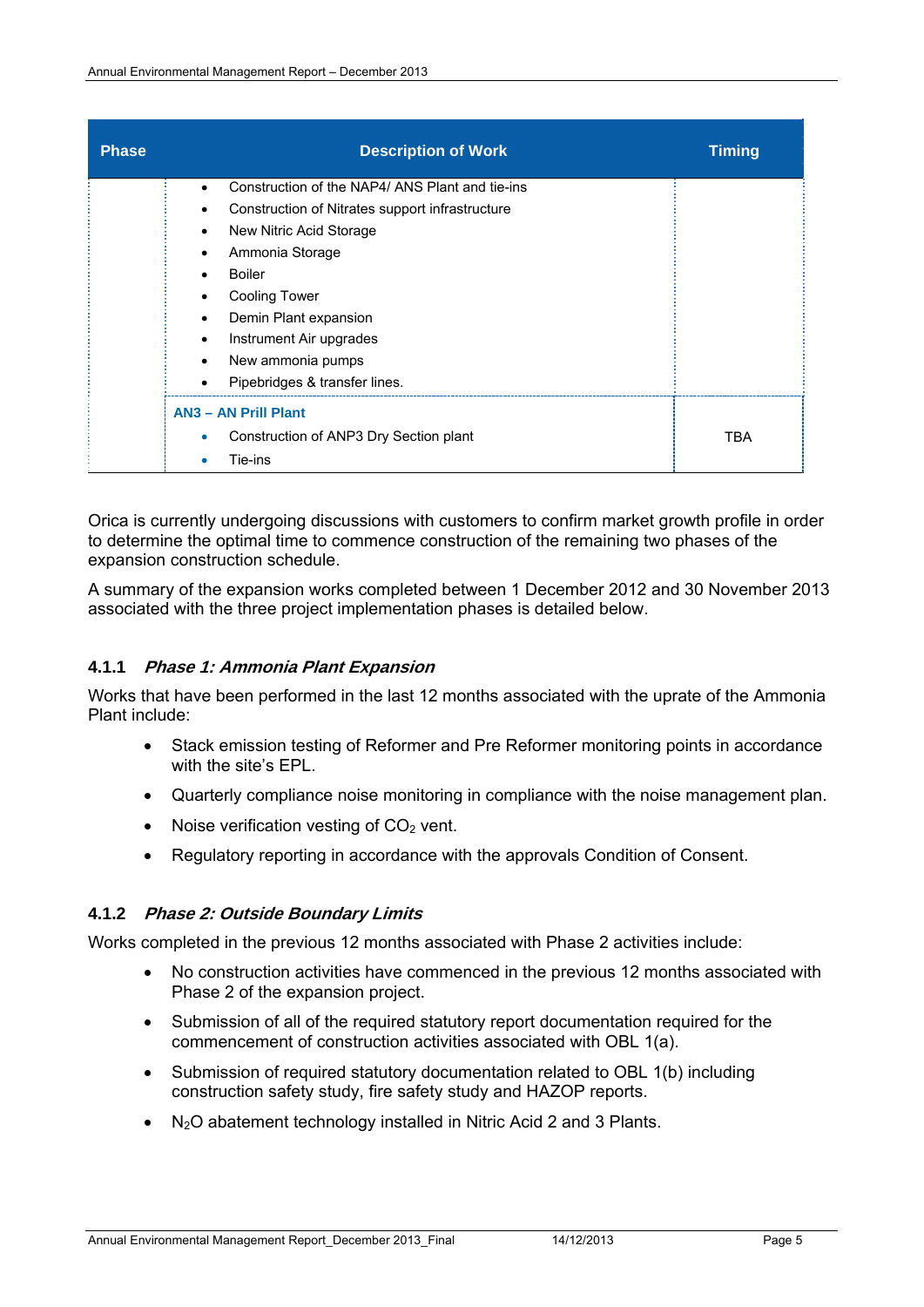#### **4.1.3 Phase 3: Nitrate expansion**

Works completed in the previous 12 months associated with Phase 3 activities include:

- No construction activities have commenced in the previous 12 months associated with Phase 3 of the expansion project.
- Finalisation of NAP4 and ANP3 design.
- Submission of hazard related documentation to DoPI including a HAZOP report, fire safety study and construction safety study reports.

#### **4.2 Planned Project Progress during 2013/2014**

In light of current market conditions, construction works associated with phase 2 and phase 3 of the project is on hold. Orica is currently consulting with customers to determine an appropriate time to complete the project. Orica is still progressing with reporting requirements associated with Phase 1 as detailed in the project approval Condition of Consent.

Project works anticipated to be completed in the following twelve months include:

#### **4.2.1 Phase 1 Ammonia Plant Uprate**

- Environmental monitoring as outlined in the site's Environment Protection Licence (EPL).
- Annual noise monitoring in compliance with the updated project noise monitoring plan.
- Reporting requirements as detailed in the project's Development Consent

#### **4.2.2 Phase 2 - Outside Boundary Limits (OBL)**

No construction works associated this phase are expected in the next 12 months.

#### **4.2.3 Phase 3 – Nitrates expansion**

No construction works associated this phase are expected in the next 12 months.

#### **4.2.4 Nitric Acid Tank and Ammonia Flare Development Consent Modification**

Orica is currently seeking approval to modify the expansion project Development Consent. The modification primary involves the installation and operation of three flaring systems and the construction of a 10,000t nitric acid tank. An application to modify the Development Consent and detailed Environmental Assessment (EA) was submitted to DoPI on the 15 November 2013.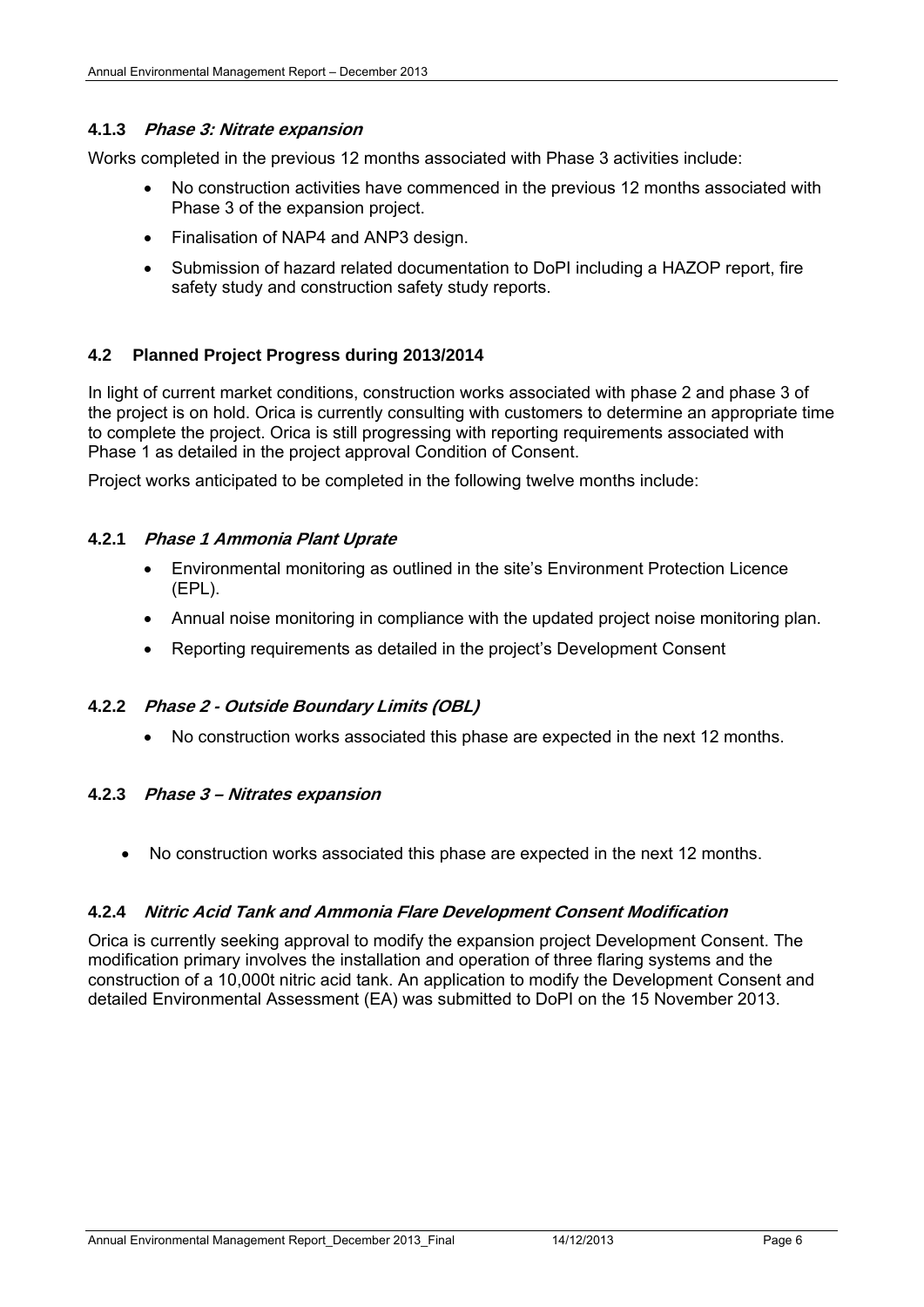# **5 Environmental Monitoring and Complaints Summary**

#### **5.1 Environmental Monitoring**

The Project Approval and EPL does not require environmental monitoring to be undertaken during the construction phase of the Project.

The uprated Ammonia Plant has completed all required environmental monitoring in accordance with the site Environment Protection Licence (EPL 828).

#### **5.1.1 Air Quality**

Orica is required to perform stack emission testing of both the Pre-reformer and Reformer Stacks annually in accordance with the site's EPL anniversary date, 1 April each year. Additional nitrogen oxide (NOx) emission sampling was undertaken on the Reformer Stack following the commissioning of a new purge gas scrubber in July 2012, with NOx results found to have significantly reduced (Figure 2).



**Figure 2 –** Stack emission testing for uprated Ammonia Plant

# **5.1.2 Noise**

In order to demonstrate compliance to noise criteria for new plant and equipment associated with the ammonia plant uprate, the following procedure was developed by Orica and detailed in the expansion project's Noise Management Plan (NMP). This plan was approved by the DoPI in July 2011, with compliance to the project's noise criteria to be demonstrated through the:

- Update of the site's noise model (Table 3) following the commencement of operation of the project to predict the noise contribution for expansion project new plant and equipment in relation to identified reference monitoring locations. This process assisted in the identification of further noise reduction opportunities.
- Undertake attended and unattended noise monitoring to evaluate changes in noise levels and identify trends in ambient noise levels.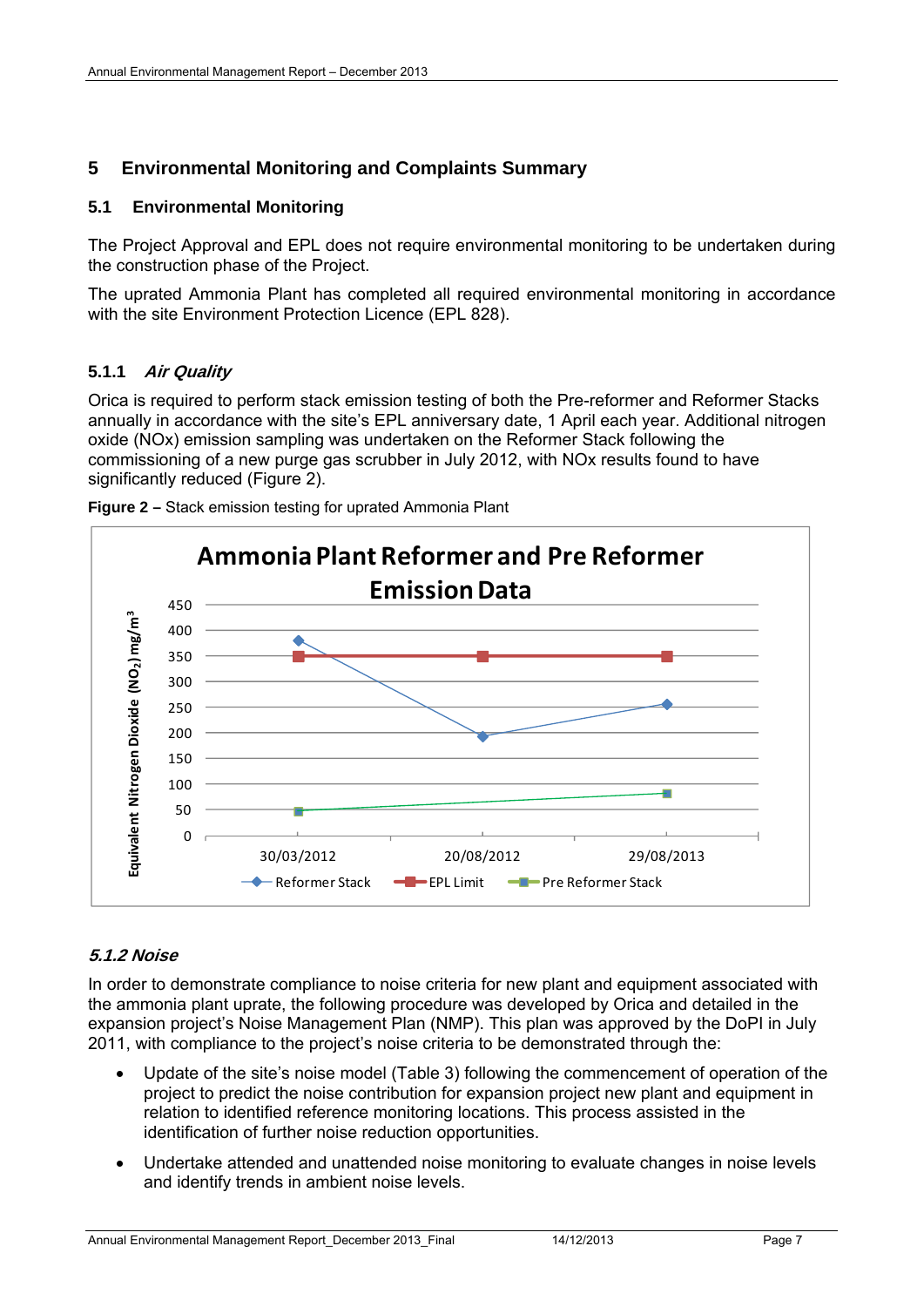Noise modelling detailed in the 2009 environmental assessment predicted that the noise contribution associated with the site expansion would satisfy the 10dB below pre expansion predicted levels consent requirement. As the expansion project is being implemented in three phases, the noise model will be updated following the commencement of operations for each project phase.

| <b>Assessment Location</b>    | <b>Predicted Sound Pressure Levels</b><br>LAeq, 15min |                      |  |
|-------------------------------|-------------------------------------------------------|----------------------|--|
|                               | <b>Existing Plant</b>                                 | <b>Uprated Plant</b> |  |
| <b>Assessment Location R1</b> | 50                                                    | 37                   |  |
| <b>Assessment Location R2</b> | 53                                                    | 41                   |  |
| Assessment Location R3        | 51                                                    | 39                   |  |

**Table 3 –** Noise compliance modelling results detailed in 2011 mod 1 report

The site's noise model was updated following the commencement of operations of the uprated ammonia plant representing the completion of Phase 1 construction activities. This model was updated using noise data collected from near field noise monitoring. Updated site noise modelling results confirmed that that noise level contribution associated with the uprated ammonia plant were less than 10dB below the predicted noise levels for the reference locations in Stockton and therefore did not increase existing noise levels (Table 4).

**Table 4 –** Revised compliance modelling results (quarter 1 testing)

| <b>Assessment Location</b>    | <b>Predicted Sound Pressure Levels</b><br>$LA_{eq,15min}$ (dBA) |                                     |                                         |  |
|-------------------------------|-----------------------------------------------------------------|-------------------------------------|-----------------------------------------|--|
|                               | <b>Existing Plant</b>                                           | Post Ammonia<br><b>Plant Uprate</b> | Ammonia<br><b>Plant</b><br>contribution |  |
| <b>Assessment Location R1</b> | 50                                                              | 50                                  | 20                                      |  |
| <b>Assessment Location R2</b> | 53                                                              | 52                                  | 22                                      |  |
| <b>Assessment Location R3</b> | 51                                                              | 50                                  | 21                                      |  |

Attended and unattended noise monitoring was also undertaken at the reference locations in order to establish noise trends, consistent with the process previously undertaken in 2011. Whist it is difficult to directly compare current noise data against historical trends due to variability in the meteorological conditions in which the data was collected, attended and unattended monitoring can be useful in gaining an increased understanding of the individual noise sources that contribute to the overall noise profile of the site. Noise monitoring was undertaken on a quarterly basis for a 12 month period along the Orica boundary (Figure 3).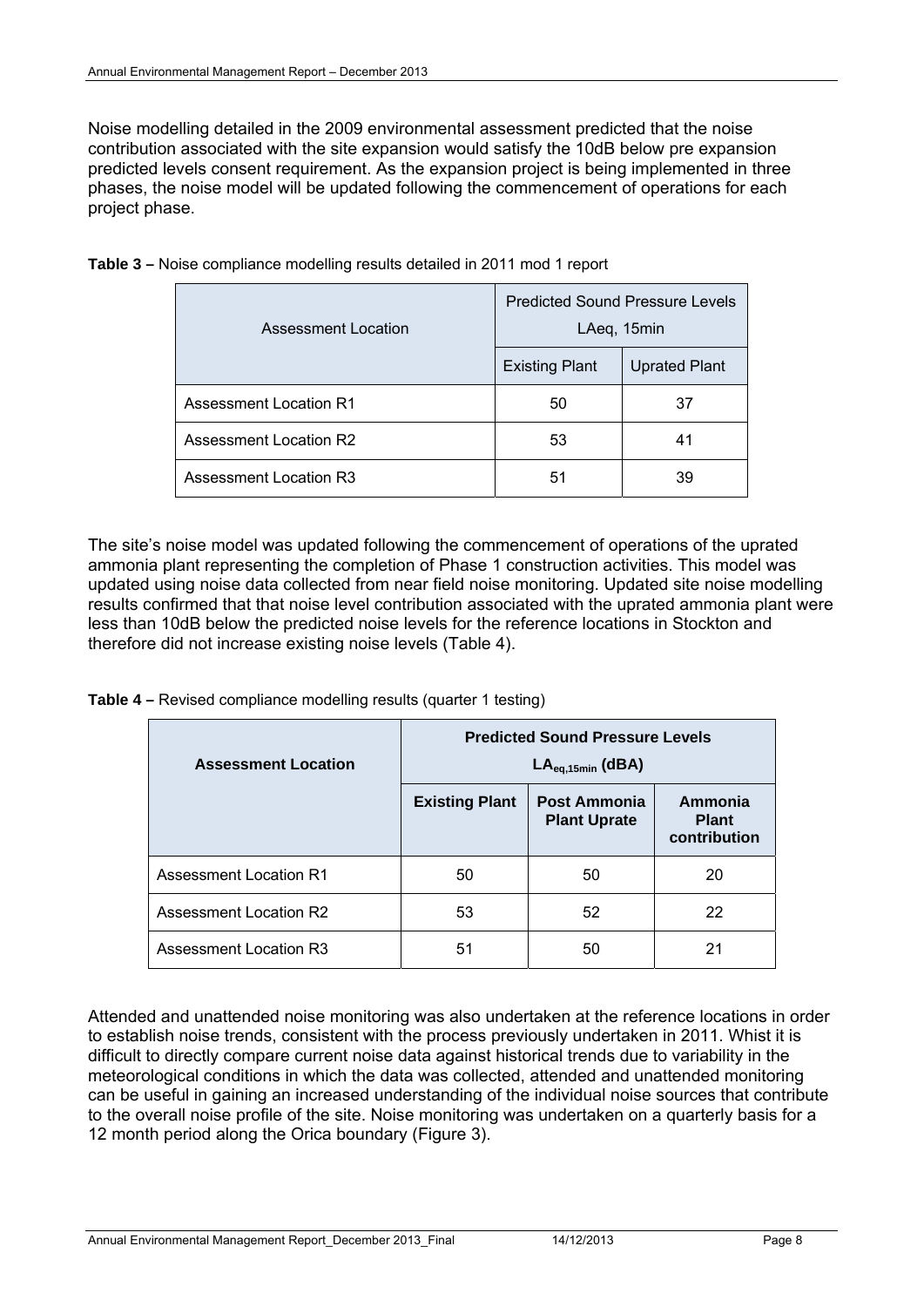



Following the completion of both attended and unattended monitoring undertaken over the 12 month monitoring period, the data was evaluated against the baseline 2012 data, with medium noise levels found to have decreased (Table 5).

|  | Table 5: Comparison of baseline and attended and unattended monitoring results |  |  |
|--|--------------------------------------------------------------------------------|--|--|
|  |                                                                                |  |  |

| <b>Reference</b><br><b>Measurement</b> | <b>Ambient Background LA90 Sound Pressure Levels</b><br><b>dBA</b> |                                  |                        |                                     |  |
|----------------------------------------|--------------------------------------------------------------------|----------------------------------|------------------------|-------------------------------------|--|
| <b>Location</b>                        |                                                                    | <b>Baseline Levels</b><br>(2012) |                        | <b>Measured Levels</b><br>2012-2013 |  |
|                                        | <b>Median</b><br>Range                                             | <b>Median</b>                    | <b>Median</b><br>Range | <b>Median</b>                       |  |
| R4 - Roadside (South)                  | $61.2 - 62.9$                                                      | 62.0                             | $59.0 - 64.3$          | 59.6                                |  |
| R5 - Riverside (Central)               | $55.8 - 58.2$                                                      | 57.0                             | $51.8 - 58.0$          | 55.4                                |  |
| R6 - Roadside (North)                  | $58.2 - 60.6$                                                      | 59.8                             | $53.0 - 60.5$          | 57.7                                |  |

A report detailing the analysis was submitted to the DoPI. This report is detailed in **Appendix C**.

#### **5.1.2 CO2 Noise Reduction Project**

A project aimed at reducing the noise generated from the Ammonia Plant  $CO<sub>2</sub>$  Vent has been completed, with noise monitoring to be undertaken to assess the effectiveness of the silencer which was installed in November 2012. The noise levels measured during November 2012 are generally lower than the median baseline levels reported in 2011.

#### **5.2 Community Complaints**

Information on how the community can contact Orica to discuss the project or make a complaint in relation to our activities is provided in community newsletters, which are distributed to adjacent suburbs including Stockton, Fern Bay, Carrington, and areas of Mayfield, Maryville and Tighes Hill, via the Orica Kooragang Island website (www.orica.com/kooragang) and in monthly advertorials run in the Newcastle Herald and local papers The Star and the Portside Local.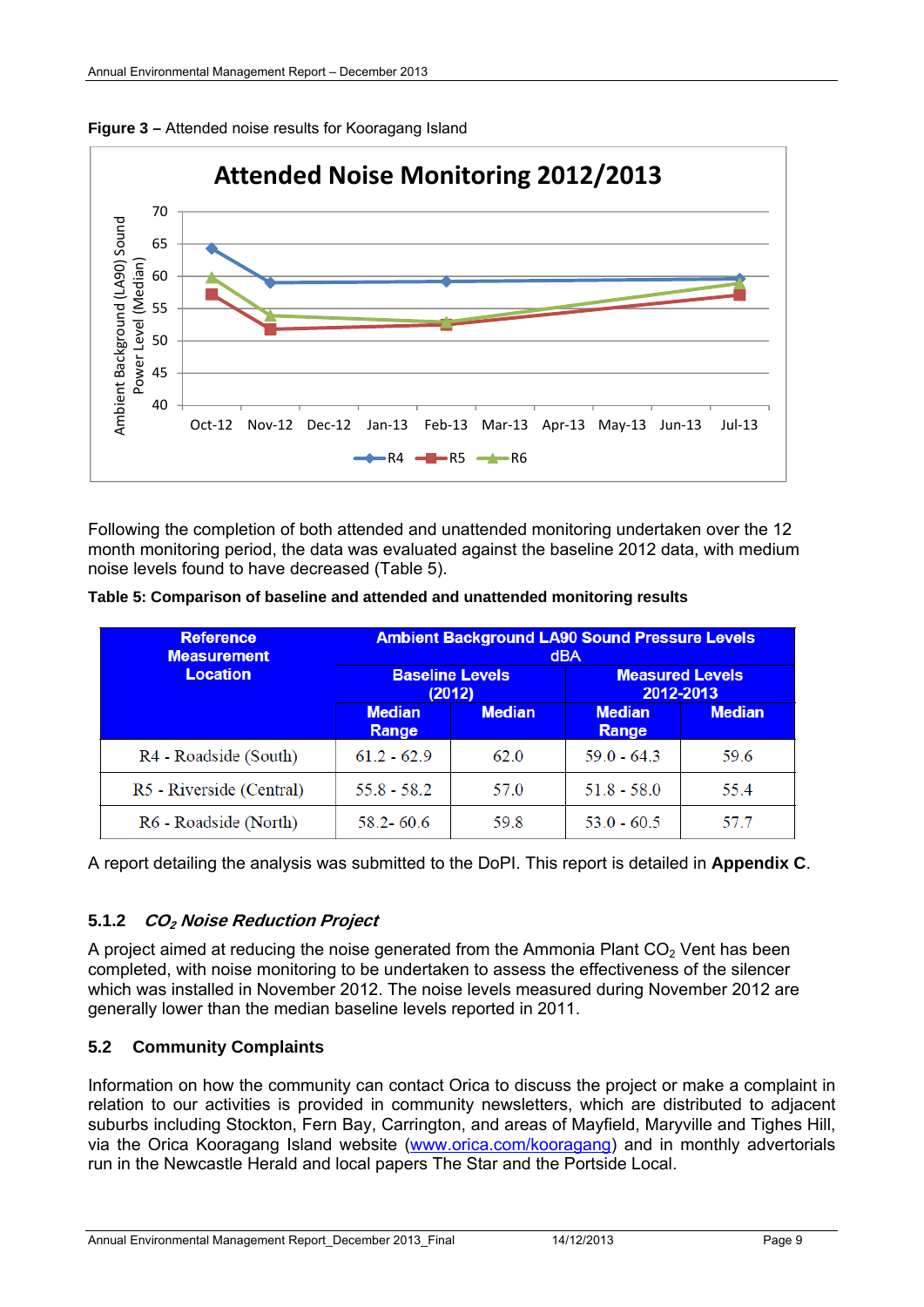All complaints received by Orica are documented in the site's Safety, Health and Environment Reporting and Management Information System. All complaints are investigated to establish the root cause of the concern.

During the 2012/2013 reporting period 7 complaints were recorded. Although noise related complaints could not be directly be attributed to the uprate of the Ammonia Plant, complaints received following the start of operation of the uprated Ammonia Plant have been included in this report for completeness (Table 6).

| Year | Total | Concern raised in complaint                                                                   |
|------|-------|-----------------------------------------------------------------------------------------------|
| 2013 | 7     | 6 complaints relating to noise                                                                |
|      |       | 1 complaint relating to ammonia odour as a result of an<br>٠<br>incident in the Ammonia Plant |
| 2012 | 27    | 18 related to ignition of vent stacks during Ammonia Plant<br>$\bullet$<br>restart            |
|      |       | 9 complaints relating to noise<br>٠                                                           |
| 2011 | 219   | 8 August 2011 hexavalent chromium incident<br>٠                                               |

**Table 6 –** Community complaints potentially attributable to the Project

#### **6 AN1 Prill Tower Emission Reduction Investigations**

Condition 27 of the Project Approval requires:

- 27 The Proponent shall investigate and report on the progress to reduce PM<sub>10</sub> emissions from the existing Prill Tower on the Ammonium Nitrate Plant No. 1. The report shall:
	- a) be provided annually, and can be reported through the Annual Environmental Management Report required by condition 50; and
	- b) Provide an update on the timeframe for the implementation of emission controls.

In addition to the Development Consent Condition requirements Orica also applied to the NSW EPA to include the particulate investigation program as a Pollution Reduction Program (PRP) in the site's EPL. The EPL PRP requires the following to be undertaken:

*U1.1 The licensee must undertake a program of works to characterise the emission of particulates from the No. 1 Ammonium Nitrate ("AN1") Prill Tower. The investigation must include, but is not limited to, an assessment of the following:* 

*(a) Monitoring of the concentration of coarse and fine particulates; and, the estimated annual mass discharge of particulates from the AN1 Prill Tower. Monitoring must be undertaken in accordance with the requirements under Australian Standard AS4323.1:1995.* 

*(b) A review of the relationship between plant operating conditions and particulate concentrations and characteristics.* 

*(c) A review of the effect of meteorological conditions on particulate concentrations and characteristics.*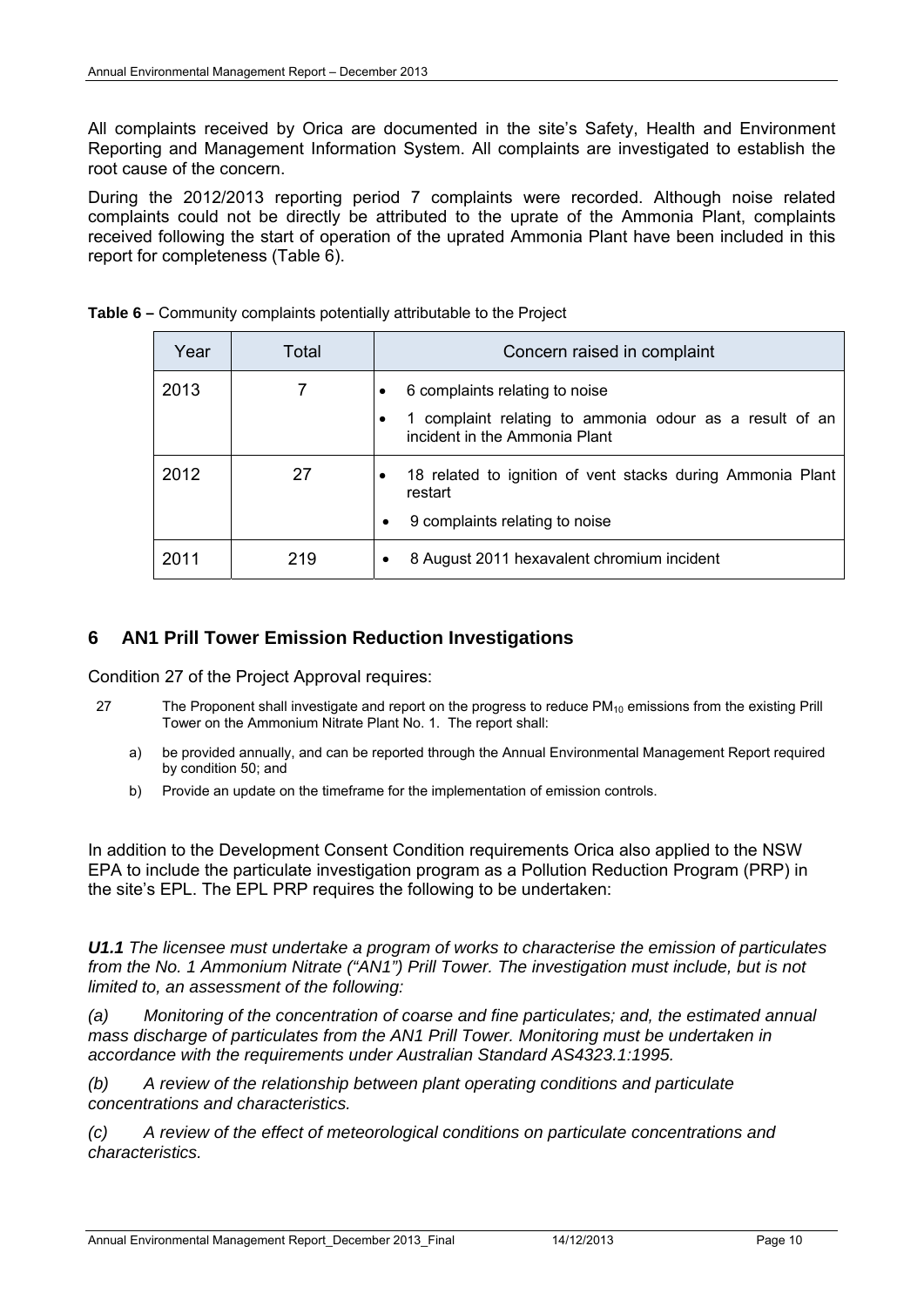*U1.2 - The licensee must undertake a review that identifies available options to reduce particulate emissions from the AN1 Prill Tower and assess the feasibility of the options identified, and* 

*U1.3 - The licensee must undertake a detailed evaluation of identified feasible options to reduce particulate emissions from the AN1 Prill Tower.*

In the last 12 months the following activities have been undertaken in accordance with the PRP requirements:

- Completed the isokinetic particulate sampling program as detailed in U1.1 of the PRP. A Report detailing the results was issued to the EPA on the 28 September 2012.
- Completion of the particulate reduction feasible options review as detailed in U1.2 of the PRP. A report detailing the options evaluated during this process was issued to the EPA on the 28 March 2013.
- Completion of a detailed evaluation process, including developing a preliminary implementation plan was presented to the EPA on the 12 December 2013. The report being prepared in accordance with EPL condition U1.3 will be submitted to the EPA prior to 31 December 2013, as required by the licence.

In the next 12 months the following activities are anticipated to be undertaken.

- Continuation of the AN1 prill tower particulate monitoring program in agreement with the EPA.
- Commencement of process improvement activities designed to minimisation the generation of coarse particulate from the prill tower in accordance with the commitments outlined to the EPA.

#### **6.1 Prill Tower particulate monitoring data**

Orica has completed a particulate monitoring program over the past 12 month period to establish the concentration and characteristics of particulate being emitted from the AN1 prill tower. Results of the sampling program are detailed below in **Figure 4**.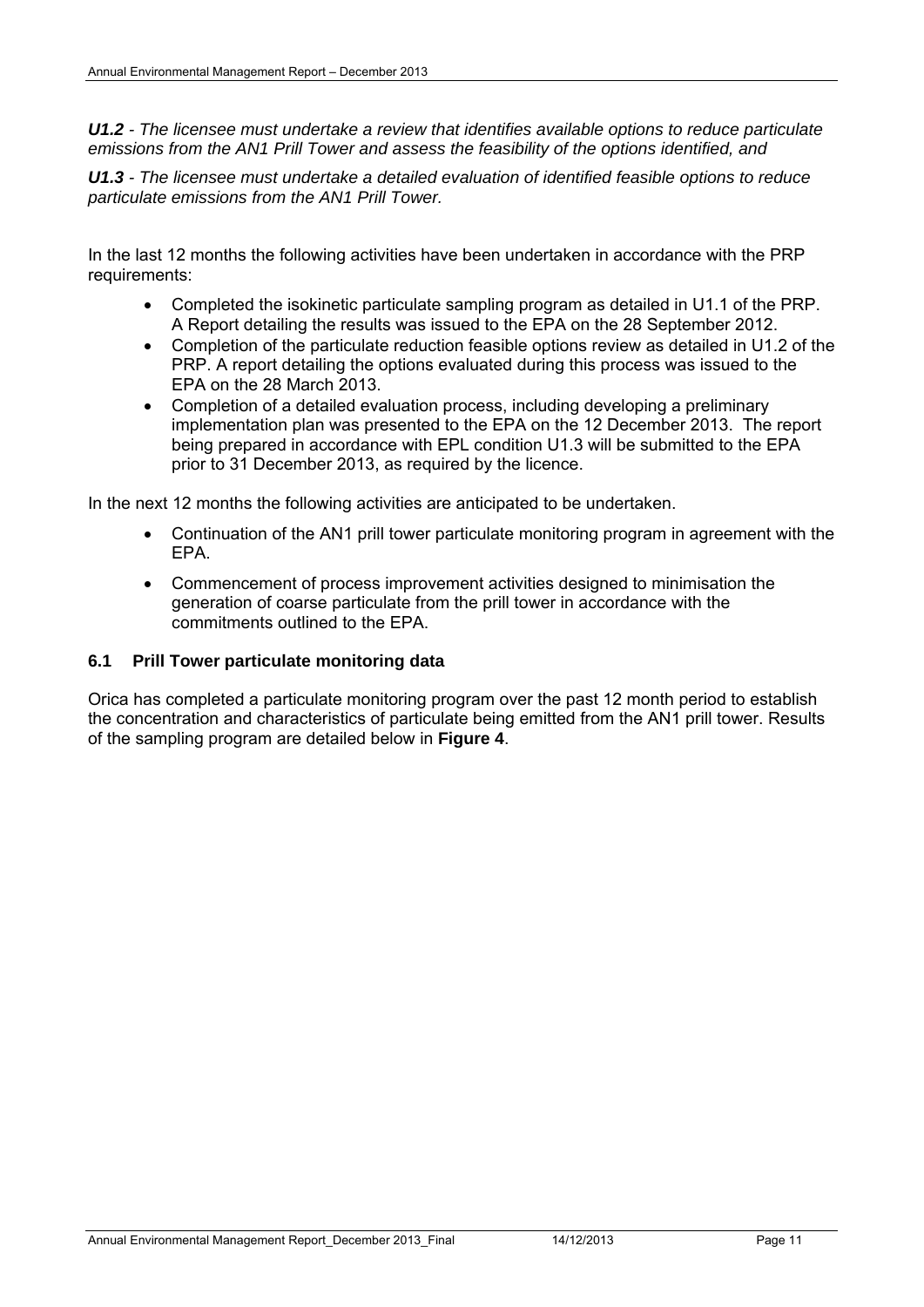#### Figure 1: Site Location



The particulate results demonstrated that particulate levels associated with PM 10 and PM 2.5 are significantly below regulatory limit's and also lower than the conservative PM10 concentration data that was utilised in the air quality assessment that was previously submitted to the DoPI to support Orica's expansion project approval.

## **7 Project Approval Compliance**

A review of the current status of compliance with the Project Approval 08-0129 is detailed in the table below. Where there was not complete compliance with the condition actions to address the issues are detailed.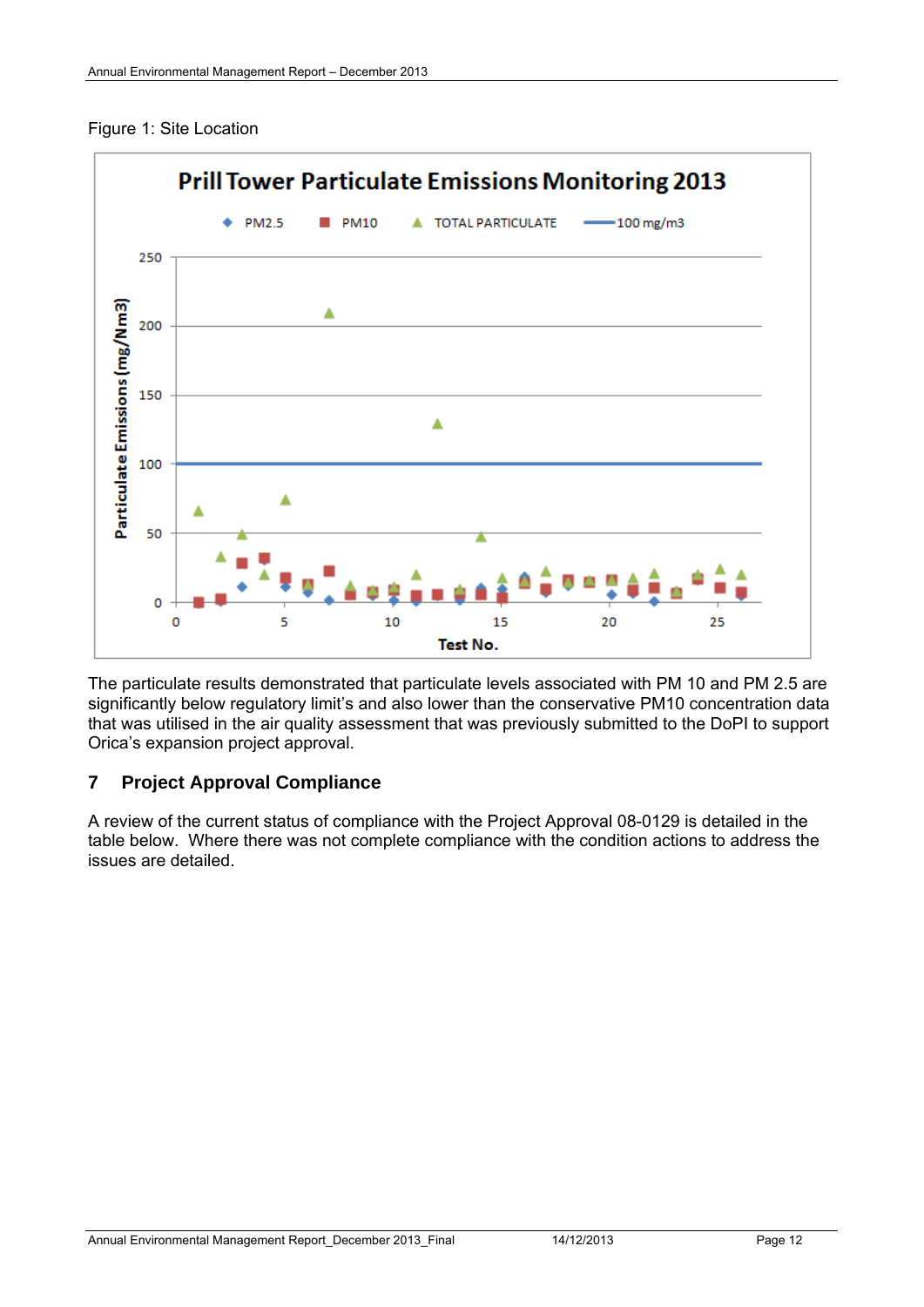## **SUMMARY OF KEY PROJECT APPROVALS**

| <b>Issue</b>                       | <b>Condition</b> | <b>Requirement</b>                                                                                                                                                                            | <b>Compliance</b><br><b>Status</b> | <b>Comment</b>                                                                                                                                                                                                                                                          |
|------------------------------------|------------------|-----------------------------------------------------------------------------------------------------------------------------------------------------------------------------------------------|------------------------------------|-------------------------------------------------------------------------------------------------------------------------------------------------------------------------------------------------------------------------------------------------------------------------|
| General<br><b>Responsibilities</b> | 1                | Implement all reasonable and feasible measures to<br>prevent pollution and minimise harm to the<br>environment.                                                                               | Compliant                          | Management plans and project management activities are in<br>place to ensure that environmental harm during construction<br>activities is minimised.                                                                                                                    |
|                                    | 2                | Project to be carried out in accordance with the EA,<br>Statement of Commitments, Project Approval and<br>Submission Approval, Modification report and PHA.                                   | Compliant                          | Project documentation has been updated to reflect development<br>consent mod1 documentation.                                                                                                                                                                            |
|                                    | 3                | Management of inconsistencies between the various<br>Project Approval documents.                                                                                                              | n/a                                | No issues were identified during the period.                                                                                                                                                                                                                            |
|                                    | 4                | Comply with the requirements of the Director-General                                                                                                                                          | n/a                                | No issues were identified during the period.                                                                                                                                                                                                                            |
|                                    | 5                | Production capacity limits for ammonia, nitric acid and<br>ammonium nitrate.                                                                                                                  | Compliant                          | Ammonia - 337ktpa (360ktpa)                                                                                                                                                                                                                                             |
|                                    |                  |                                                                                                                                                                                               |                                    | Nitric Acid - 274ktpa (605ktpa)                                                                                                                                                                                                                                         |
|                                    |                  |                                                                                                                                                                                               |                                    | Ammonium Nitrate - 347ktpa (750ktpa)                                                                                                                                                                                                                                    |
|                                    | 6                | Management of Project Approval conditions in the<br>event that there are delays to the stages of the<br>project.                                                                              | Compliant                          | Construction works associated with Phase 2 and 3 of the<br>expansion construction program have been delayed. Regulatory<br>reporting associated with the uprated ammonia plant (Phase 1)<br>will continue in accordance with the Conditions of the project<br>approval. |
|                                    | $\overline{7}$   | Submission of plans on a progressive basis.                                                                                                                                                   | Compliant                          | Orica has submitted plans on a progressive basis following<br>discussions with the Department of Planning and Infrastructure.                                                                                                                                           |
|                                    | 8                | Buildings and structures to be constructed in<br>accordance with the requirements of the Building<br>Code of Australia.                                                                       | Compliant                          | Buildings are being designed in accordance with the relevant<br>requirements. Construction and occupation certificates have<br>been obtained for relevant buildings.                                                                                                    |
|                                    | 9                | The Proponent is required to repair any public<br>infrastructure damaged as a result of the Project.                                                                                          | n/a                                | Phase 1 – complete, No repairs were required to be undertaken.<br>Phase 2 and 3 – no works associated with these construction<br>stages have commenced during the reporting period.                                                                                     |
|                                    | 10               | Undertaking of a dilapidation report prior to the<br>commencement of construction. The report is to be<br>undertaken in consultation with NPC and submitted to<br>the Department of Planning. | Compliant                          | Phase 1-complete<br>A revised dilapidation report for Phases 2 and 3 has been<br>prepared in consultation with NPC and submitted to the<br>Department of Planning and Infrastructure.                                                                                   |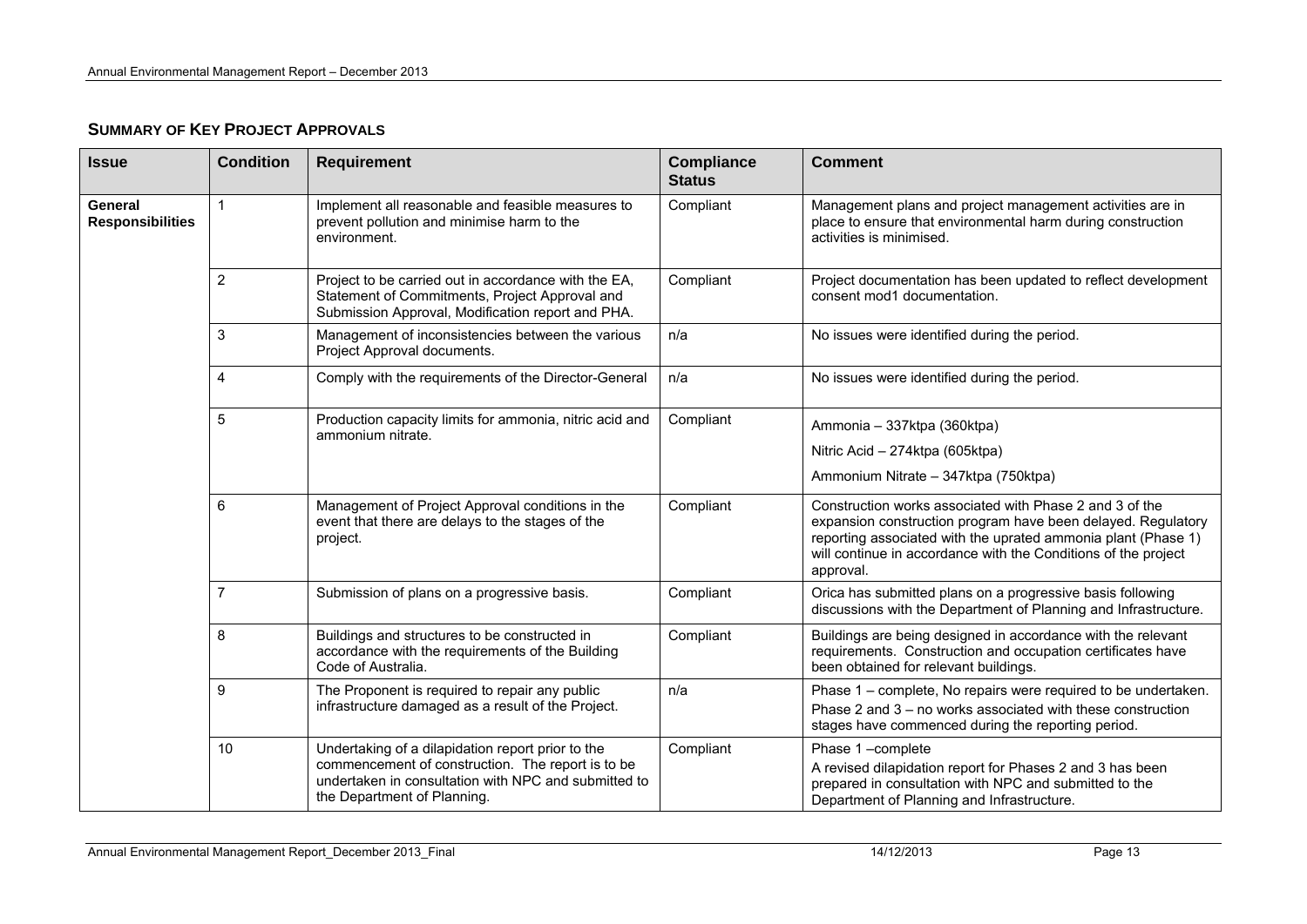| <b>Issue</b>                | <b>Condition</b> | <b>Requirement</b>                                                                                 | <b>Compliance</b><br><b>Status</b> | <b>Comment</b>                                                                                                                                                                                                                                                                                                                                                                                                                                                                                                                             |
|-----------------------------|------------------|----------------------------------------------------------------------------------------------------|------------------------------------|--------------------------------------------------------------------------------------------------------------------------------------------------------------------------------------------------------------------------------------------------------------------------------------------------------------------------------------------------------------------------------------------------------------------------------------------------------------------------------------------------------------------------------------------|
|                             | 11               | Obtain approval from service providers prior to<br>commencement of utility construction activities | n/a                                | There have been no utility related construction activities to date.                                                                                                                                                                                                                                                                                                                                                                                                                                                                        |
|                             | 12               | Ensure all equipment is maintained and operated in a<br>proper and efficient manner.               |                                    | Phase 1 - ongoing. Maintenance and training activities<br>associated with Phase 1 have been incorporated into routine<br>plant activities.                                                                                                                                                                                                                                                                                                                                                                                                 |
|                             | 13               | Section 94 contribution to NCC.                                                                    | Complied.                          | Section 94 contribution was been submitted to NCC in<br>September 2010.                                                                                                                                                                                                                                                                                                                                                                                                                                                                    |
| Hazard<br><b>Management</b> | 14               | Undertake the following studies and submit to DoP<br>Director-General for approval:                |                                    |                                                                                                                                                                                                                                                                                                                                                                                                                                                                                                                                            |
|                             | a)               | Fire Safety Study<br>$\bullet$                                                                     | Complied.                          | Site FSS - An update regarding the progress of<br>recommendations detailed in this study was detailed in the site's<br>Independent Hazard Audit submitted to the DoPI on 28 March<br>2013.<br>Phase 1 - The Phase 1 Fire Safety Study (FSS) was approved<br>by Fire and Rescue NSW on 19 July 2011<br>Phase 2 - OBL 1(a) was submitted to DoPI and FRNSW and<br>approved on 24 May 2012<br>Phase 2 – OBL 1(b) was submitted to DoPI and FRNSW on 6<br>November 2012<br>Phase 3 – FSS was submitted to DoPI and FRNSW on 7<br>January 2013. |
|                             | b)               | <b>HAZOP</b><br>$\bullet$                                                                          | Complied.                          | Phase 1 - Complete                                                                                                                                                                                                                                                                                                                                                                                                                                                                                                                         |
|                             |                  |                                                                                                    |                                    | Phase 2 - HAZOPs associated with this phase of works have<br>been submitted to the DoPI for approval.                                                                                                                                                                                                                                                                                                                                                                                                                                      |
|                             |                  |                                                                                                    |                                    | Phase 3-HAZOPs associated with this phase of works have<br>been submitted to the DoPI for approval                                                                                                                                                                                                                                                                                                                                                                                                                                         |
|                             | C)               | <b>Final Hazard Analysis</b><br>$\bullet$                                                          | Complied.                          | Phase 1 - complete                                                                                                                                                                                                                                                                                                                                                                                                                                                                                                                         |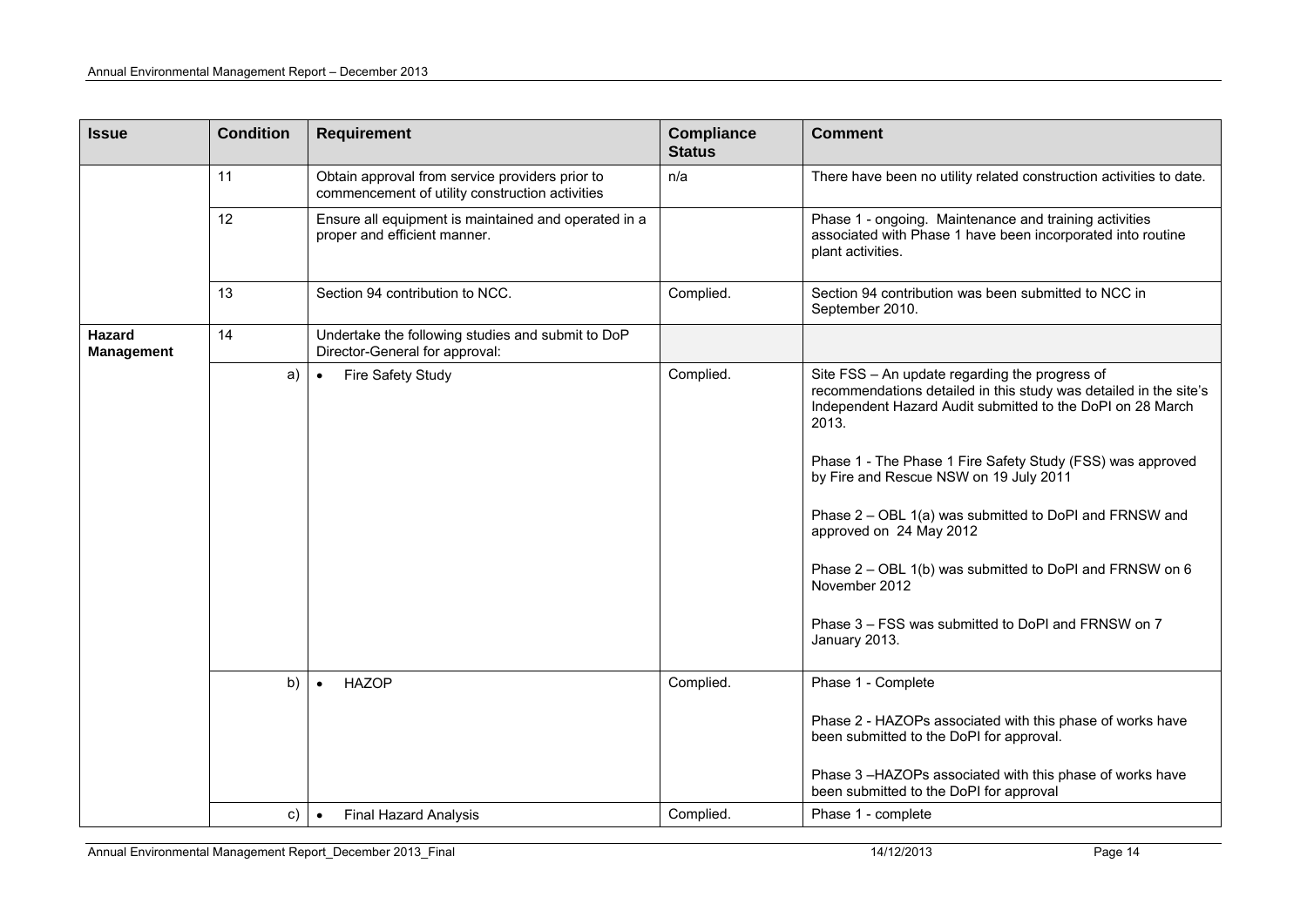| <b>Issue</b>       | <b>Condition</b> | <b>Requirement</b>                                                                                                        | <b>Compliance</b><br><b>Status</b> | <b>Comment</b>                                                                                                                       |
|--------------------|------------------|---------------------------------------------------------------------------------------------------------------------------|------------------------------------|--------------------------------------------------------------------------------------------------------------------------------------|
|                    |                  |                                                                                                                           |                                    | Phase 2/3- no construction works associated with Phase 2 or 3<br>have commenced                                                      |
|                    | d)               | <b>Construction Safety Study</b>                                                                                          | Complied.                          | Phase 1 - complete                                                                                                                   |
|                    |                  |                                                                                                                           |                                    | Phase 2- n./a no construction works associated with Phase 2 or<br>3 have commenced                                                   |
|                    | 15               | Undertake the following studies and submit to DoP<br>Director-General for approval:                                       | Complied                           | A Transport of Hazardous Materials Study was submitted to the<br>DoPI on 16 July 2013.                                               |
|                    |                  | Transport of Hazardous Materials Study                                                                                    |                                    |                                                                                                                                      |
|                    |                  | <b>Emergency Plan</b><br>$\bullet$                                                                                        | Complied                           | Phase 1- This study was prepared and submitted to DoPI on<br>23/12/2010. DoPI approved the document on 18/07/11.                     |
|                    |                  | Safety Management System<br>$\bullet$                                                                                     | Complied                           | This study was prepared and submitted to DoPI on 23/12/2010.<br>DoPI approved the document on 11/03/2011                             |
|                    | 16               | Submission of Pre-Startup Compliance Report                                                                               | Complied                           | Phase 1 - This study was been developed and approved by the<br><b>DoPI</b>                                                           |
|                    | 17               | Submission of Post-Startup Compliance Report                                                                              | Complied                           | Phase 1 - This report was submitted to the DoPI May 2012 in<br>accordance with the Conditions requirement.                           |
|                    | 18               | Submission of Risk Reduction Program to reduce risk<br>to neighbouring land                                               | Complied                           | This Condition is deemed satisfied through the risk reduction<br>measures detailed in the Mod1 PHA.                                  |
|                    | 19               | Undertake a Hazard Analysis of the site operations                                                                        | n/a                                | This report was not required to be submitted during the period.                                                                      |
|                    | 20               | Undertake a comprehensive Hazard Audit of the<br>Project and submit a report to the DoP Director-<br>General              | Complied                           | A Hazard Audit of the site was completed during February 2013,<br>with a report submitted to the DoPI on 28 March 2013.              |
| <b>Air Quality</b> | 21               | Emission controls detailed in Section 7.8.1 of the<br>Environmental Assessment are to be incorporated<br>into the design. | Complied                           | The Refrigeration Purge Gas Scrubber has been commissioned<br>and is operating in accordance with the environmental<br>assessment.   |
|                    | 22               | Air emission monitoring required by the EPL is to be<br>undertaken for the Project.                                       | Complied                           | Air emission monitoring has been performed on the uprated<br>ammonia plant in accordance with the requirements of the site's<br>EPL. |
|                    | 23               | Undertake an Air Quality Verification Study                                                                               | Complied                           | An Air Quality Verification Study was completed for the<br>Ammonia Plant uprate and submitted to the DoPI on 16 July                 |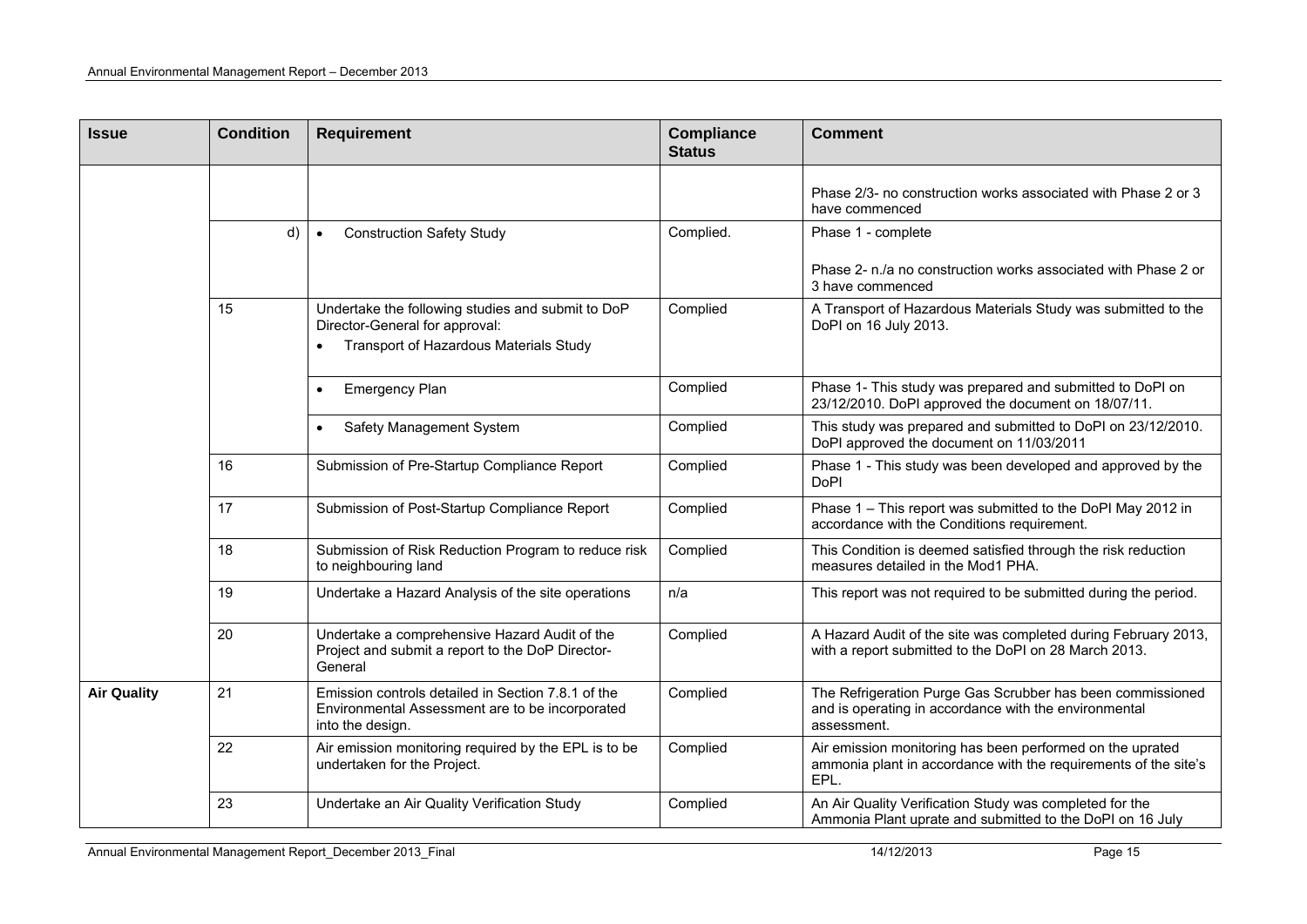| <b>Issue</b>                              | <b>Condition</b> | <b>Requirement</b>                                                                                                                             | <b>Compliance</b><br><b>Status</b> | <b>Comment</b>                                                                                                                                                                                                                       |
|-------------------------------------------|------------------|------------------------------------------------------------------------------------------------------------------------------------------------|------------------------------------|--------------------------------------------------------------------------------------------------------------------------------------------------------------------------------------------------------------------------------------|
|                                           |                  |                                                                                                                                                |                                    | 2013.                                                                                                                                                                                                                                |
|                                           | 24               | Implement reasonable and feasible actions to address<br>exceedences identified in the Air Quality Verification<br>Study or routine monitoring. | Complied                           | No exceedances were identified in the Air Quality Verification<br>Study.                                                                                                                                                             |
|                                           | 25               | Minimisation of dust generation from Project using<br>reasonable and feasible means.                                                           | Complied.                          | Measures for the control of dust were included in the<br>Construction Environmental Management Plan which was<br>approved by DoPI in February 2010.<br>No construction works were completed during this period of<br>reporting       |
|                                           | 26               | Trucks entering or leaving the Project site must have<br>their loads covered and must not track dirt onto public<br>roads                      | Complied.                          | Measures for the control of dust were included in the<br>Construction Environmental Management Plan which was<br>approved by DoP in February 2010.                                                                                   |
|                                           | 27               | An annual report must be prepared detailing the<br>progress of the project to reduce PM10 emission from<br>the existing Prill Tower            | Complied.                          | A summary of the progress is detailed in this Annual<br>Environmental Management Report.                                                                                                                                             |
| <b>Greenhouse Gas</b><br><b>Emissions</b> | 28               | Emission reduction technologies to be implemented in<br>accordance with EA commitment                                                          | Complied.                          | The following emission reduction technologies have been<br>included in the Ammonia Plant; a Pre-Reformer, a new<br>compressor powered by a steam turbine and a larger motor<br>generator (Item28b) have been installed in the plant. |
|                                           | 29               | Implementation of N <sub>2</sub> O abatement technology on<br>NAP1, NAP2 and NAP3.                                                             | n/a during the<br>period.          | N <sub>2</sub> O abatement technology was installed in the No. 2 and 3 Nitric<br>Acid Plants during the period. The performance of the<br>technology is currently being assessed.                                                    |
|                                           | 40               | The Project is to meet the requirements of the EPL in<br>relation to stormwater and effluent discharge                                         | n/a during the<br>period.          | n/a during the period.                                                                                                                                                                                                               |
|                                           | 37               | A Water Efficiency Plan is to be prepared and<br>implemented to the satisfaction of the DoP Director-<br>General                               | Complied                           | Phase 1 - Complete The Water Efficiency was submitted to DPI<br>on 20/04/2011 and approved on the 14/06/2011.<br>Phase 2 and Phase 3 - Water efficiency report completed and<br>submitted to the DoPI on 16 July 2013.               |
|                                           | 41               | Compliance with s120 of POEO                                                                                                                   | Complied.                          | There were no water pollution related incidents associated with<br>the Project.                                                                                                                                                      |
|                                           | 42               | A Stormwater Management Plan is to be prepared<br>and implemented                                                                              | Complied.                          | Phase 1 - Completed in May 2010.<br>Phase 2 - the Stormwater Management Plan for Phase 2 and 3<br>has been submitted to the DoPI.                                                                                                    |
|                                           | 43               | Bunding design to meet Australian and DECCW<br>requirements                                                                                    | Complied                           | A bunding specification in accordance with the Australian<br>standard has been implemented into the design of the plants.                                                                                                            |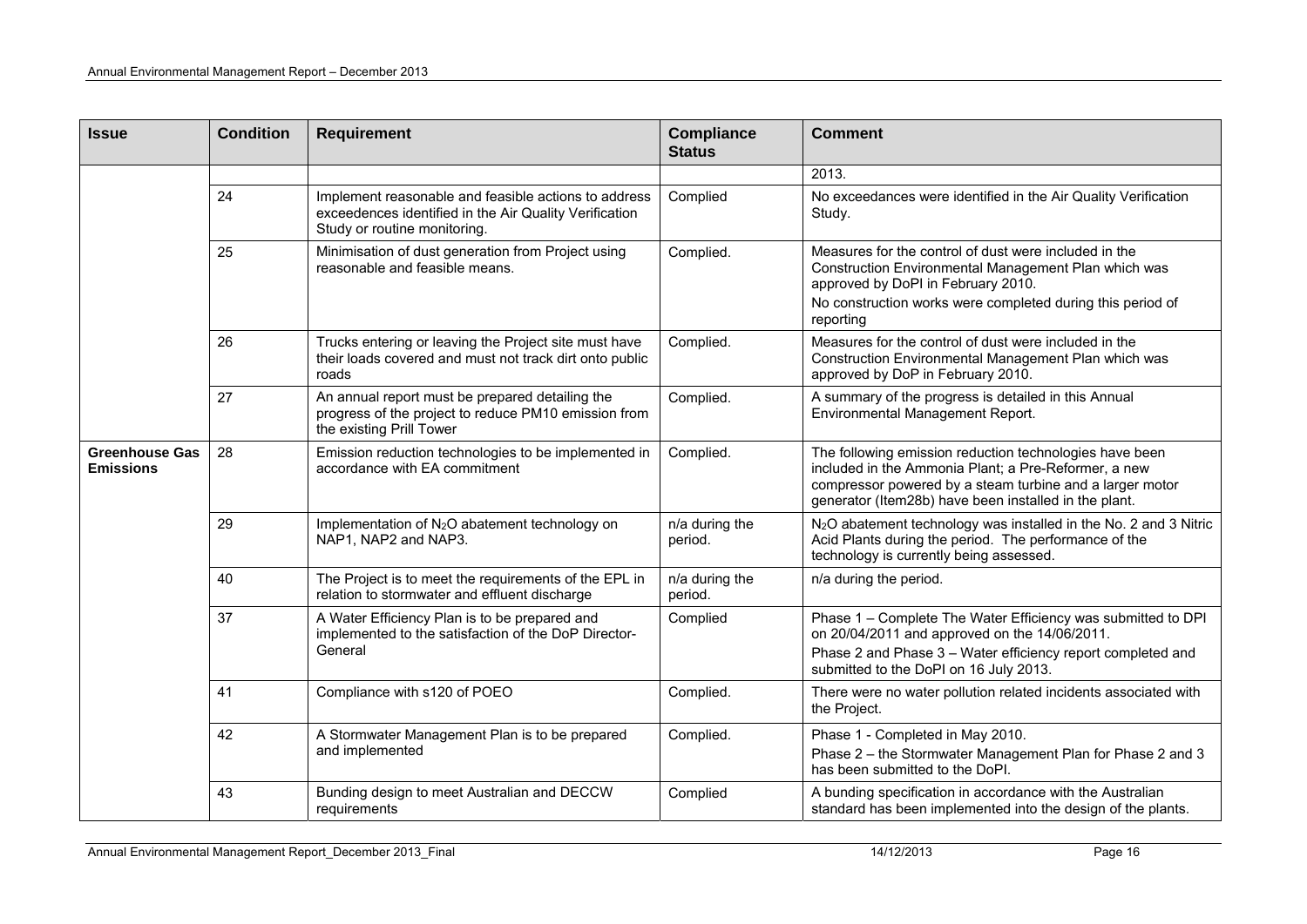| <b>Issue</b>                      | <b>Condition</b> | <b>Requirement</b>                                                                                                                   |            | <b>Compliance</b><br><b>Status</b> | <b>Comment</b>                                                                                                                                                                                                                                                                                                                                                        |
|-----------------------------------|------------------|--------------------------------------------------------------------------------------------------------------------------------------|------------|------------------------------------|-----------------------------------------------------------------------------------------------------------------------------------------------------------------------------------------------------------------------------------------------------------------------------------------------------------------------------------------------------------------------|
| <b>Noise</b><br><b>Management</b> | 30               | Noise emissions from Project to be 10dB(A) below<br>that of the existing operations.                                                 |            | Complied.                          | Phase 1- Design of plant and equipment has considered the<br>requirements to meet this condition.<br>Phase 2 and 3- Design of plant and equipment has considered<br>the requirements to meet this condition.<br>Noise monitoring undertaken following the commencement of<br>operations of the uprated ammonia plant has confirmed<br>compliance to this requirement. |
|                                   | 31               | Existing Operations Noise Verification Program to be<br>developed and implemented to the satisfaction of the<br>DoP Director-General |            | Complied.                          | An updated noise management plan, including details of the<br>projects noise verification program was submitted and approved<br>by the DoPI in May 2012                                                                                                                                                                                                               |
|                                   | 32               | A Noise Management Plan is to be developed and<br>implemented. The plan is to be updated annually.                                   |            | Complied                           | An updated noise management plan, including details of the<br>projects noise verification program was submitted and approved<br>by the DoPI in May 2012                                                                                                                                                                                                               |
|                                   | 33               | Construction hours for the Project are:                                                                                              |            | Complied.                          | Phase 1 - Complete.                                                                                                                                                                                                                                                                                                                                                   |
|                                   |                  | Monday - Friday                                                                                                                      | 7am to 6pm |                                    | Phase 2 and 3 – no construction activities have commenced                                                                                                                                                                                                                                                                                                             |
|                                   |                  | Saturday                                                                                                                             | 8am to 1pm |                                    | during this time.<br>A revised CEMP for Phases 2 and 3 has been developed, with                                                                                                                                                                                                                                                                                       |
|                                   |                  | Sunday and Public Holidays                                                                                                           | Nil        |                                    | control measures to address noise Conditions associated with                                                                                                                                                                                                                                                                                                          |
|                                   |                  | Construction outside of these hours is permitted if<br>inaudible at the nearest residences.                                          |            |                                    | the approval, was submitted to DoPI on 05/11/11.                                                                                                                                                                                                                                                                                                                      |
|                                   |                  | Operational hours for the Project are:                                                                                               |            | Complied                           |                                                                                                                                                                                                                                                                                                                                                                       |
|                                   |                  | All days                                                                                                                             | 24 hours   |                                    |                                                                                                                                                                                                                                                                                                                                                                       |
| Land<br><b>Management</b>         | 38               | Provide a Project Site Contamination Plan to the DoP<br>Director-General                                                             |            | Complied.                          | Phase 1 - Complete.<br>Phase 2 and 3 – no construction activities have commenced at<br>this time. However the revised CEMP for Phase 2 and 3, which<br>includes measures for the management and identification of<br>contamination, was submitted to DoPI on 05/11/2011.                                                                                              |
|                                   | 39               | Prepare an Acid Sulphate Soil Management Plan                                                                                        |            | Complied.                          | Phase 1- Complete.                                                                                                                                                                                                                                                                                                                                                    |
|                                   |                  |                                                                                                                                      |            |                                    | Phase 2 and 3 – no construction activities have commenced at<br>this time. However the revised CEMP for Phase 2 and 3, which<br>has measures for the management and identification of ASS,<br>was submitted to DoPI on 05/11/2011.                                                                                                                                    |
|                                   | 44               | Prepare an Erosion and Sediment Control Plan                                                                                         |            | Complied.                          | Phase 1 - Complete.                                                                                                                                                                                                                                                                                                                                                   |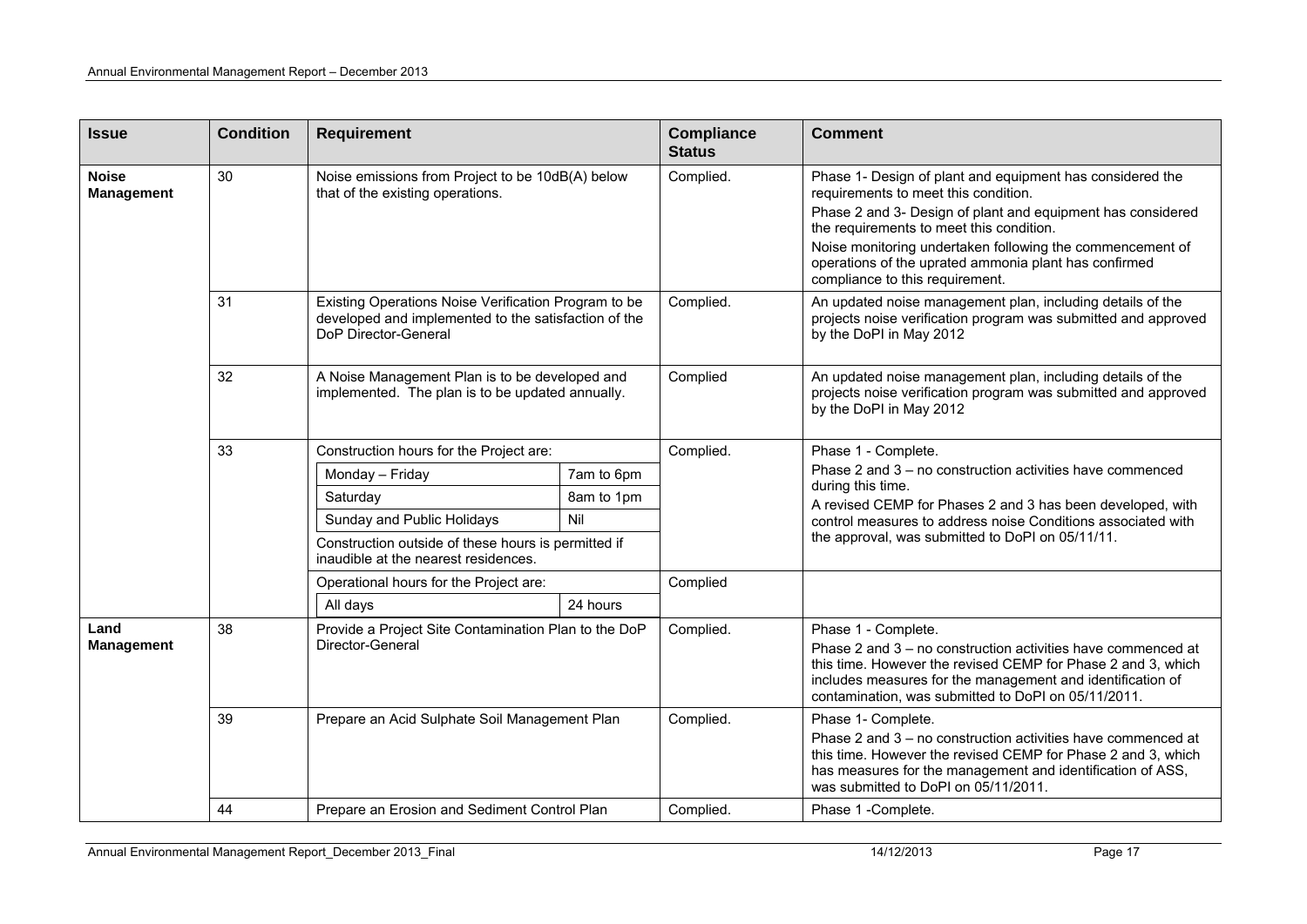| <b>Issue</b>                        | <b>Condition</b> | <b>Requirement</b>                                                                                                              | <b>Compliance</b><br><b>Status</b> | <b>Comment</b>                                                                                                                                                                                                                                                                                      |
|-------------------------------------|------------------|---------------------------------------------------------------------------------------------------------------------------------|------------------------------------|-----------------------------------------------------------------------------------------------------------------------------------------------------------------------------------------------------------------------------------------------------------------------------------------------------|
|                                     |                  |                                                                                                                                 |                                    | Phase 2 and 3 - no construction activities have commenced at<br>this time. However the revised CEMP for Phase 2 and 3, which<br>has measures for erosion and sediment control, was submitted<br>to DoPI on 05/11/2011.                                                                              |
| <b>Traffic</b><br><b>Management</b> | 34               | All roads, access points and parking to comply with<br>the nominated Australian Standards                                       | n/a during the<br>period.          |                                                                                                                                                                                                                                                                                                     |
|                                     | 35               | Traffic associated with the Project must not impede<br>traffic on Greenleaf Road and Heron Road                                 | Complied.                          | Phase 1- Complete.<br>Phase 2 and 3 - no construction activities have commenced at<br>this time. However a revised Construction Traffic Management<br>Plan for Phase 2 and 3, which includes measures for the<br>management of traffic during construction, was submitted to<br>DoPI on 05/11/2011. |
|                                     | 36               | A Construction Traffic Management Plan (CTMP) is to<br>be submitted to the DoP Director-General                                 | Complied.                          | Phase 1 - Complete.<br>Phase 2 and 3 - no construction activities have commenced at<br>this time. However a revised CTMP for Phase 2 and 3,<br>includeing measures for the management of traffic during<br>construction, was submitted to DoPI on 05/11/2011                                        |
| <b>Visual</b>                       | 45               | Prepare a Landscape Plan for the Project and submit<br>to the DoP Director-General                                              | n/a during the<br>period.          |                                                                                                                                                                                                                                                                                                     |
|                                     | 46               | Lighting to comply with Australian Standards and<br>avoid nuisance to surrounding landusers and<br>roadways.                    | n/a during the<br>period.          | Phase 1 - There was no additional external lighting associated<br>with the project.                                                                                                                                                                                                                 |
| Waste<br><b>Management</b>          | 47               | Waste to be classified in accordance with DECCW<br>guidelines and disposed of to approved premises                              | Complied.                          | Phase 1 - Complete.<br>Phase 2 and 3- no construction activities have commenced at<br>this time. However the revised CEMP for Phase 2 and 3, which<br>has measures for the appropriate disposal of waste, was<br>submitted to DoPI on 05/11/2011.                                                   |
|                                     | 48               | Prepare and implement a Waste Management Plan<br>which has been submitted to the DoP Director-<br>General                       | Complied                           | A waste management plan from the uprated Ammonia Plant was<br>submitted to the DoPI on 28 March 2013.                                                                                                                                                                                               |
|                                     | 53               | The following information regarding the Project is to<br>be included on the website:<br>Copy of all current statutory approvals | Complied                           | Copies of relevant information relating to the project continue to<br>be included on the Kooragang Island website<br>(www.orica.com/kooragang).                                                                                                                                                     |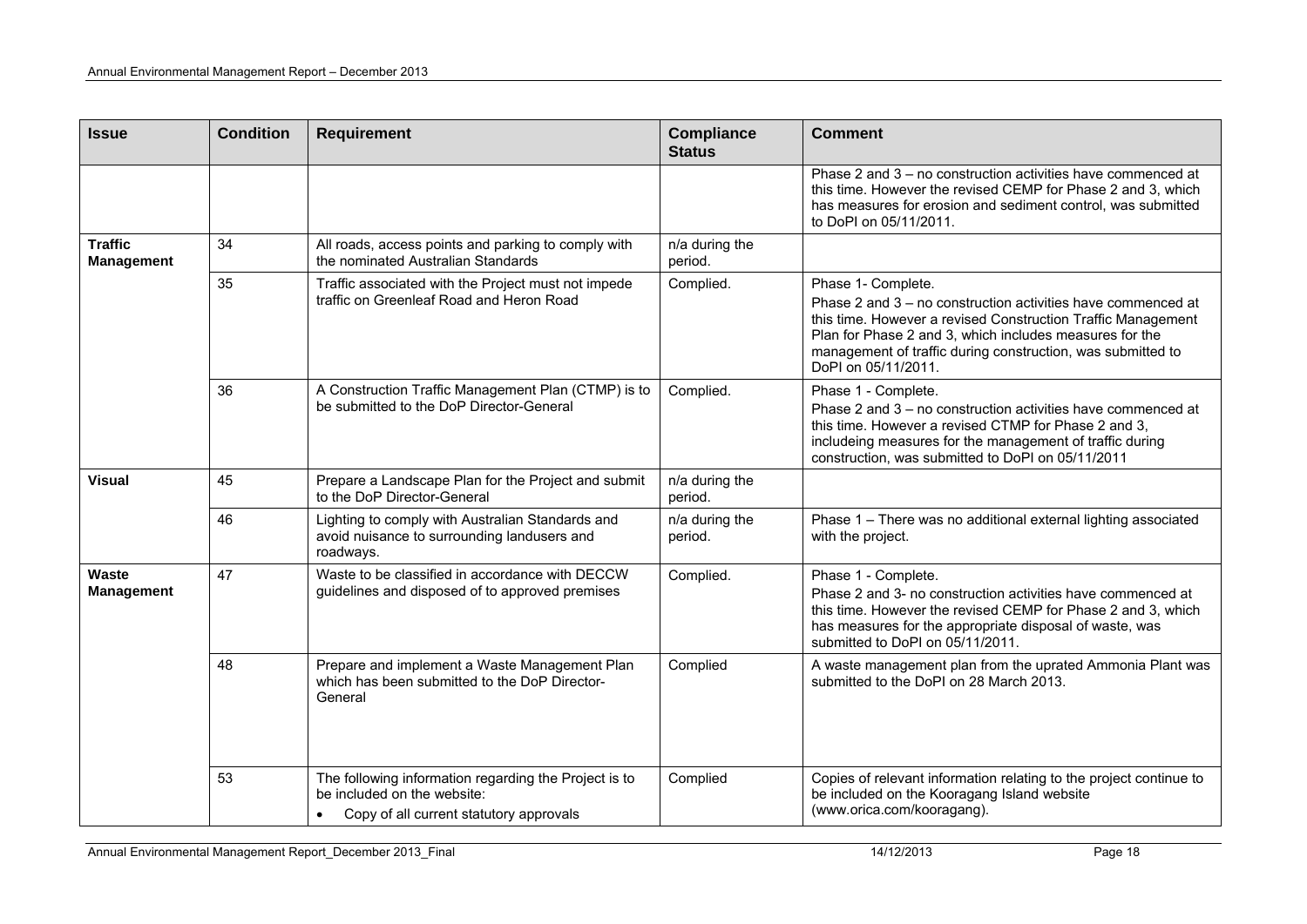| <b>Issue</b> | <b>Condition</b> | <b>Requirement</b>                                                                                                                                                                                | <b>Compliance</b><br><b>Status</b> | <b>Comment</b>                                                                                                                                              |
|--------------|------------------|---------------------------------------------------------------------------------------------------------------------------------------------------------------------------------------------------|------------------------------------|-------------------------------------------------------------------------------------------------------------------------------------------------------------|
|              |                  | Copy of the current EMS and associated plans<br>and programs<br>Copy of the last 5 years of Annual Reports<br>Copy of Independent Environmental Audit reports<br>and responses to recommendations |                                    |                                                                                                                                                             |
|              | 51               | The DoP Director-General is to be notified of any<br>incident associated with the Project that results in<br>actual or potential for offsite harm to people or the<br>environment                 | Complied                           | A precautionary notification relating to an ammonia release from<br>a pressure relief valve in the Ammonia Plant was made to the<br>DoPI on 11 March 2013.  |
|              | 50               | Prepare an Annual Environmental Management<br>Report and submit to the DoP Director-General                                                                                                       | Complied.                          | Submission of this report annually                                                                                                                          |
|              | 52               | An Independent Environmental Audit by a team of<br>experts is to be undertaken in relation to the Project                                                                                         | n/a during the<br>period.          | Preparations to identify a suitable experienced auditor to<br>undertake the audit have commenced with the audit to be<br>completed by the 28 February 2014. |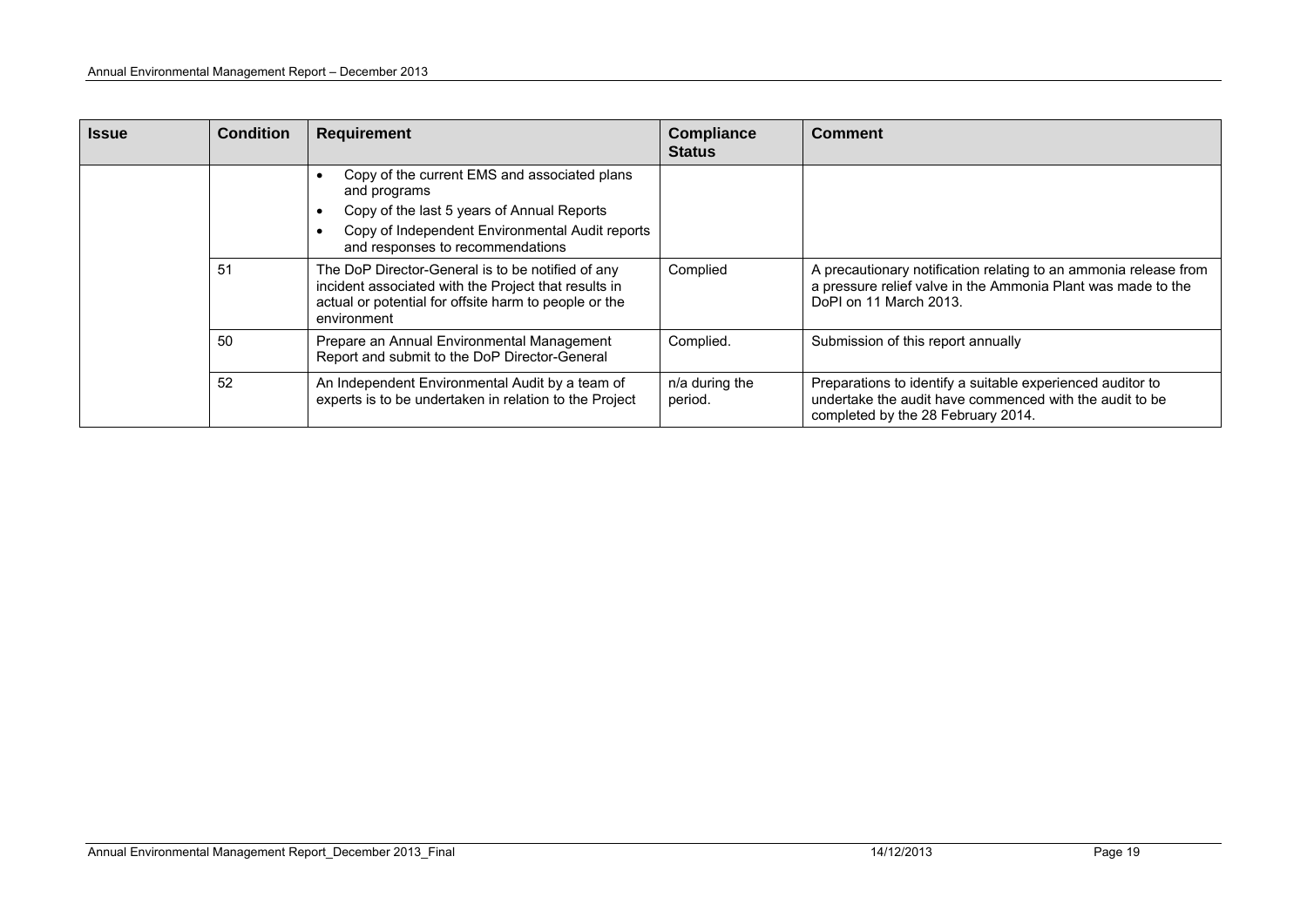**Appendix A**